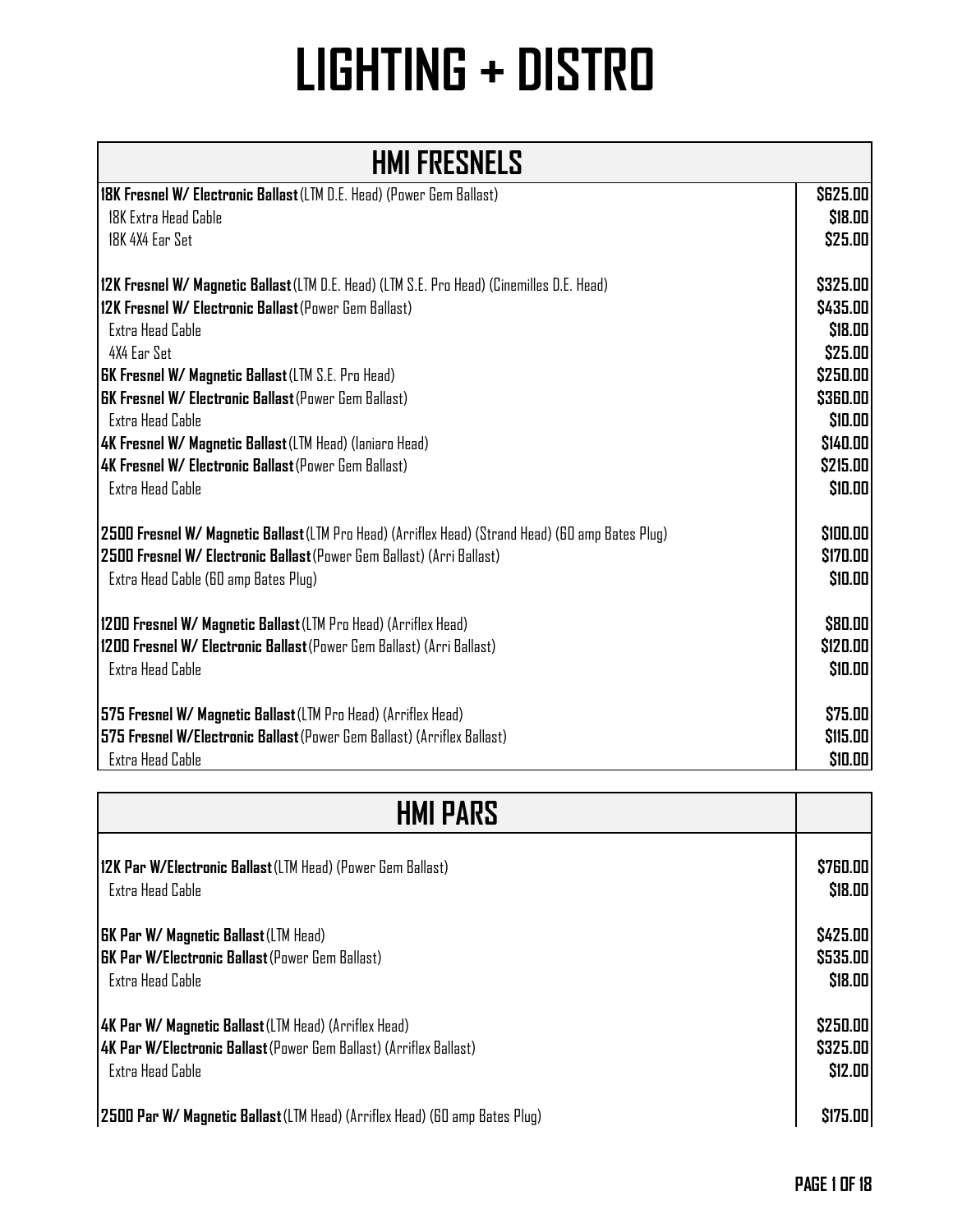| 2500 Par W/Electronic Ballast (Power Gem Ballast) (Arriflex Ballast) (60 amp Bates Plug)                                                                     | \$245.00      |  |
|--------------------------------------------------------------------------------------------------------------------------------------------------------------|---------------|--|
| Extra Head Cable                                                                                                                                             | \$10.00       |  |
| 1800 Arri M18 Par W/ Electronic Ballast (Lensless System) (This is the Largest HMI that Can Be Pluged Into A Household<br>Dutlet)                            | \$195.00      |  |
| 1800 Arri AS18 Par W/ Electronic Ballast (With Lenses System) (This is the Largest HMI that Can Be Pluged Into A<br>Household Outlet)                        | \$225.00      |  |
| 1200 Par W/ Magnetic Ballast (LTM Head) (Arriflex Head)                                                                                                      | \$90.00       |  |
| 1200 Par W/ Electronic Ballast (Power Gem Ballast) (Arriflex Ballast)                                                                                        | \$130.00      |  |
| Extra Head Cable                                                                                                                                             | \$10.00       |  |
| 800 Arri M8 Par W/ Electronic Ballast (Lensless System)                                                                                                      | \$150.00      |  |
| 575 Par W/ Magnetic Ballast (LTM Head) (Arriflex Head)                                                                                                       | \$80.00       |  |
| 575 Par W/Electronic Ballast (Power Gem Ballast) (Arriflex Ballast)                                                                                          | \$120.00      |  |
| Extra Head Cable                                                                                                                                             | \$10.00       |  |
| 200 Par W/ Magnetic Ballast (LTM Head)                                                                                                                       | \$75.00       |  |
| 200 Par W/Electronic Ballast (Power Gem Ballast)                                                                                                             | \$105.00      |  |
| EXTRA HEADER CABLE                                                                                                                                           | \$10.00       |  |
| 200 Par Sun Gun W/ 30 Volt Battery (LTM Head)                                                                                                                | \$110.00      |  |
| Extra 30 Volt Battery Belt                                                                                                                                   | \$35.00       |  |
| Extra 30 Volt Block battery                                                                                                                                  | \$35.00       |  |
| <b>JOKER BUG LIGHTS</b>                                                                                                                                      |               |  |
| 1600 Par K5600 Joker Bug Light Kit                                                                                                                           | \$185.00      |  |
| 1600 Par K5600 Joker Bug Light Kit W/ Medium Video Pro Chimera and 9" Door ring                                                                              | \$218.00      |  |
| 1600 Joleko Assembly Rented With 1600 Joker Light Source Lens included, Must Specify Lens 19, 26, 36, 50 Lens. At<br>Additional Cost 5, 10, 70 Degree Lenses | <b>SG5.00</b> |  |
| 1600 Joleko Assembly Rented Without 1600 Joker Light Source 4 Lens required at additional cost. Choices 5, 10, 19, 26, 36,<br>50, 70 Degree lenses.          | \$90.00       |  |
| 800 Par K5600 Joker Bug Light Kit                                                                                                                            | \$150.00      |  |
| 800 Par K5600 Joker Bug Light Kit W/ Small Video Pro Chimera and 7 3/4" Door Ring.                                                                           | \$180.00      |  |
| 800 Par K5600 Joker Bug Light Kit W/ Medium Video Pro Chimera and 7 3/4" Door Ring.                                                                          | \$185.00      |  |
| 800 Par K5600 / Source 4 Joleko Complete Setup (Must specify degree of source 4 lens) This unit is set up built and<br>comes with no reflector or Lenses.    | \$200.00      |  |
| 800 Joleko Adaptor Only No Lens (No 800 Joker)<br>800 Joleko Adaptor Only With Lens (No 800 Joker) Must Specify What Degree of Lens. 19, 26, 36, 50          | \$75.00       |  |
| 400 Par K5600 Joker Bug Light Kit W/X Small Chimera                                                                                                          | \$140.00      |  |
| 400 Par K5600 / Source 4 Joleko Complete Setup (Must specify degree of source 4 lens)                                                                        | \$165.00      |  |
| 400 Joleko Adaptor Only (No 400 Joker or Source 4)                                                                                                           | \$15.00       |  |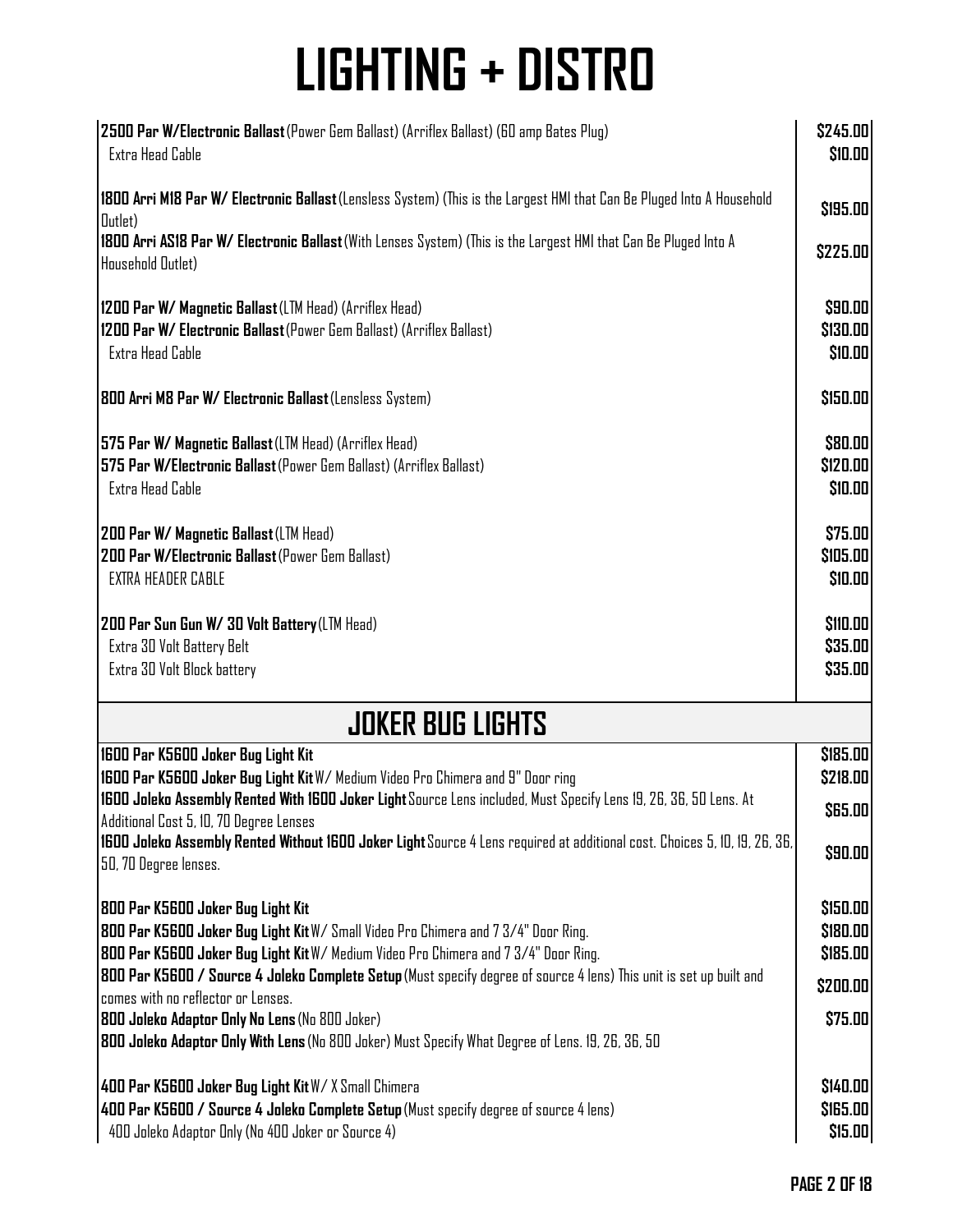| 200 Par K5600 AC/DC Joker Bug Light Kit W/ X Small Chimera  | \$120.00              |  |
|-------------------------------------------------------------|-----------------------|--|
| 200 Joker 30 Volt Slimverter (Included With 200 Joker)      | \$25.00               |  |
| 30 Volt Battery Belts                                       | \$35.00               |  |
| <b>30 Volt Block Batteries</b>                              | \$35.00               |  |
| <b>ARRIFLEX POCKET PARS</b>                                 |                       |  |
| 400 Arri Pocket Par W/ Small Chimera                        | \$130.00              |  |
| 400 Arri Pocket Par W/ Bug Light Adaptors W/ Small Chimera  | \$150.00              |  |
| <b>1200 Arri Pocket Par</b> W/ X Small Chimera              | <b><i>S110.00</i></b> |  |
| 200 Arri Pocket Par W/ Bug Light Adaptors W/X Small Chimera | \$130.00              |  |
| 30 Volt DC Ballast for 200 Pocket Par                       | \$25.00               |  |
| 125 Arri Pocket Par W/ X X Small Chimera                    | \$100.00              |  |
| 30 Volt DC Ballast for 125Pocket Par                        | \$25.00               |  |
| 30 Volt Battery Belts                                       | \$35.00               |  |
| <b>30 Volt Block Batteries</b>                              | \$35.00               |  |

| <b>LTM MINI PAR</b>                         |                |
|---------------------------------------------|----------------|
| <b>LTM Mini Par Kit W/ 12 Volt Adaptors</b> | \$95.00        |
| 12 Volt Battery Belts                       | \$25.00        |
| 12 Volt Dual Block Batteries                | <b>\$40.00</b> |

| <b>FLICKER FREE BALLASTS</b>    |                |
|---------------------------------|----------------|
| 14K Electronic Ballast          | \$95.00        |
| <b>12500 Electronic Ballast</b> | \$75.00        |
| <b>1200 Electronic Ballast</b>  | <b>\$65.00</b> |
| <b>575 Electronic Ballast</b>   | <b>S65.00</b>  |
| <b>200 Electronic Ballast</b>   | \$50.00        |

| <b>KIND FLD SYSTEMS</b>                                  |                |
|----------------------------------------------------------|----------------|
| Select LED 20 System With Full RGB Color                 | <b>\$65.00</b> |
| <b>Select 20 Soft Box Rented With Light</b>              | \$20.00        |
| Select 20 Frabic POP Grid 40 Degree Rented With Light    | \$15.00        |
| Select 20 Soft Box Rented Without Light                  | \$25.00        |
| Select 20 Frabic POP Grid 40 Degree Rented Without Light | \$20.00        |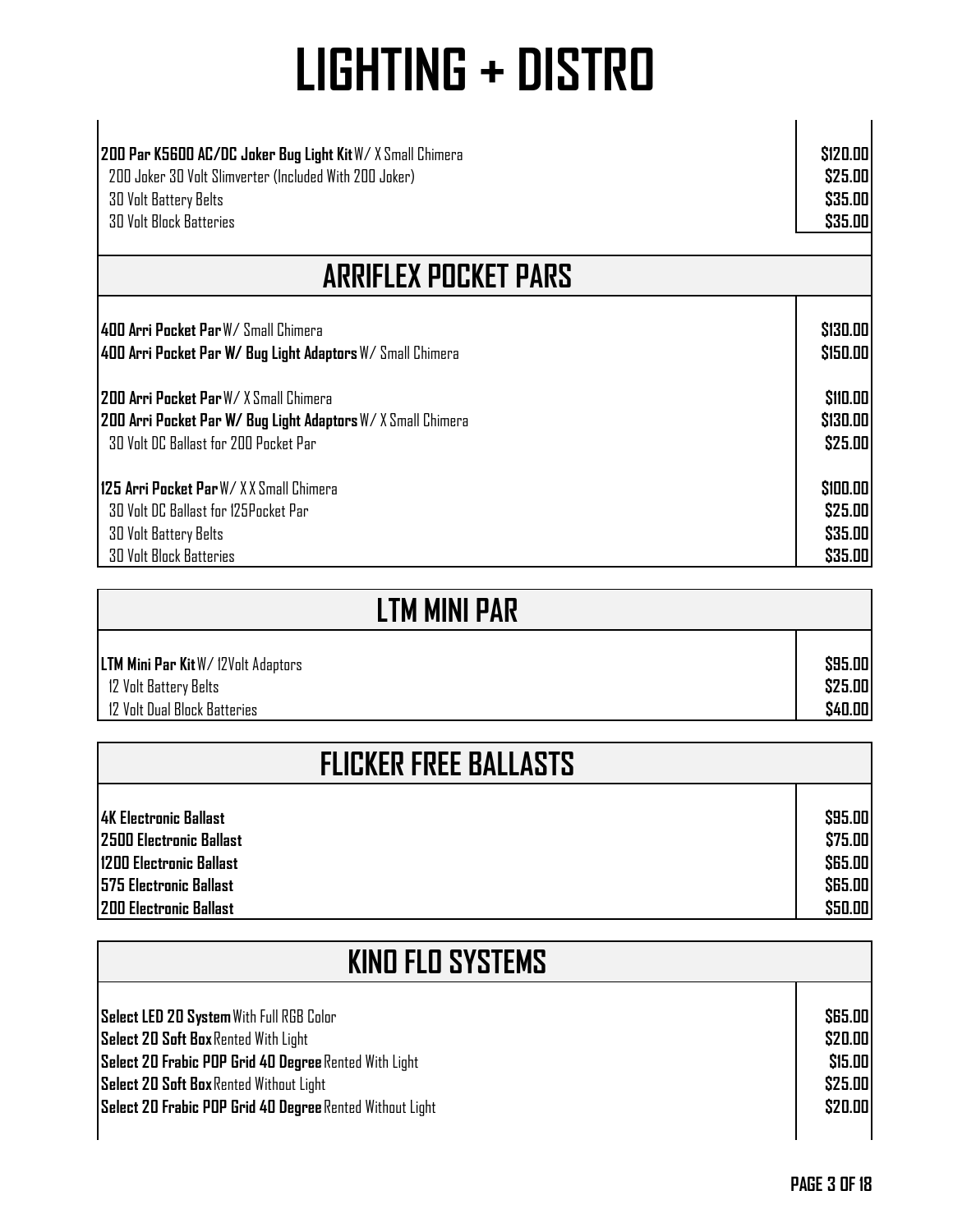| Select LED 30 System With Full RGB Color                         | \$65.00        |
|------------------------------------------------------------------|----------------|
| Select 30 Soft Box Rented With Light                             | \$20.00        |
| Select 30 Frabic POP Grid 40 Degree Rented With Light            | \$15.00        |
|                                                                  |                |
| Select 30 Soft Box Rented Without Light                          | \$25.00        |
| Select 30 Frabic POP Grid 40 Degree Rented Without Light         | \$20.00        |
| 200 Celeb LED 3200/5500 Varicolor - w/ Dimmer                    | \$80.00        |
| 400 Celeb LED 3200/5500 Varicolor - Horizontal w/ Dimmer         | \$135.00       |
| 4Ft 4 Bank System (Globes required - Please Specify)             | \$40.00        |
| 2Ft 4 Bank System (Globes required - Please Specify)             | \$40.00        |
| 4Ft Double System (Globes required - Please Specify)             | \$25.00        |
| 2Ft Double System (Globes required - Please Specify)             | \$25.00        |
| 4Ft Single System (Globes required - Please Specify)             | \$15.00        |
| 2Ft Single System (Globes required - Please Specify)             | \$15.00        |
|                                                                  |                |
| 15" Single System (Globes required - Please Specify)             | \$15.00        |
| 2' Globes 2900, 3200 OR 5500 When rented with heads              | \$1.25         |
| 4' Globes 2900, 3200 OR 5500 When rented with heads              | \$1.25         |
| 2' Globes 2900, 3200 OR 5500 When rented without heads           | \$2.00         |
| 4' Globes 2900, 3200 OR 5500 When rented without heads           | \$2.00         |
| 4' Kino 420 Super Blue Globes (Blue Screen)                      | \$3.00         |
| 4' Kino 450 Blue Globes                                          |                |
|                                                                  | \$3.00         |
| 4' Kino 525 Super Green Globes (Green Screen)                    | \$3.00         |
| <b>4' Kino Gold Globes</b>                                       | \$3.00         |
| 4' King Red Globes                                               | \$3.00         |
| <b>4' Kino Pink Globes</b>                                       | \$3.00         |
| <b>4' Black Light Globes</b>                                     | \$5.00         |
| Wallo Light ID Bank (Globes required - Please Specify)           | \$100.00       |
| Image 80/858 Bank (Globes required - Please Specify)             | \$80.00        |
| Jr 90 degree Pin (Usually Used With Kino Image 80/85)            | \$3.00         |
| Flat Head 808 bank (Globes required - Please Specify)            | \$80.00        |
| Vista Beam 6006 Bank (Includes Tungsten & Daylight Globes)       | \$150.00       |
|                                                                  |                |
| Imara S1010 Bank (Includes Tungsten & Daylight Globes)           | \$150.00       |
| <b>Diva 400</b> 2Ft 4 Bank (Includes Tungsten & Daylight Globes) | <b>\$60.00</b> |
| Diva 2002Ft 2 Bank (Includes Tungsten & Daylight Globes)         | \$40.00        |
|                                                                  |                |
|                                                                  |                |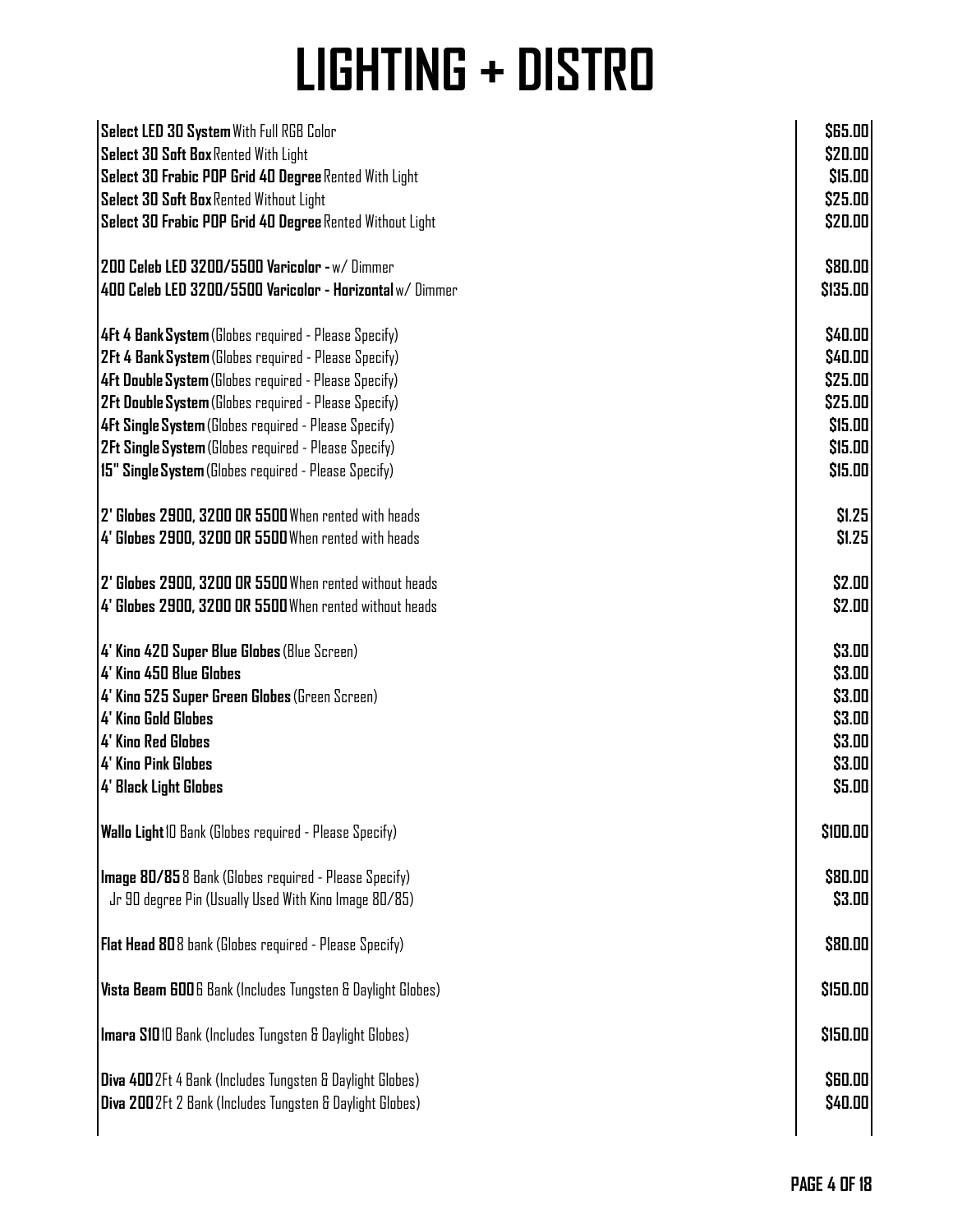| Tegra 4Ft 4 Bank (Includes Tungsten & Daylight Globes)                                                             | \$80.00        |
|--------------------------------------------------------------------------------------------------------------------|----------------|
| 100 Barfly Single Kit (Includes Tungsten & Daylight Globes)                                                        | \$30.00        |
| 100 Barfly Double Kit (Includes Tungsten & Daylight Globes)                                                        | \$50.00        |
| 200 Barfly Single Kit (Includes Tungsten & Daylight Globes)                                                        | \$40.00        |
| 200 Barfly Double Kit (Includes Tungsten & Daylight Globes)                                                        | \$75.00        |
| 400 Barfly Single Kit (Includes Tungsten & Daylight Globes)                                                        | \$65.00        |
| 2000 Barfly Single Kit (Includes Tungsten & Daylight Globes)                                                       | \$40.00        |
| 2000 Barfly Double Kit (Includes Tungsten & Daylight Globes)                                                       | \$75.00        |
| 4000 Barfly Single Kit (Includes Tungsten & Daylight Globes)                                                       | <b>S65.00</b>  |
| 400 Parabeam (Includes Tungsten & Daylight Globes)                                                                 | \$80.00        |
| 200 Parabeam (Includes Tungsten & Daylight Globes)                                                                 | <b>\$60.00</b> |
| 9" Mini Flo Car Kit (2 Heads) (Includes Tungsten & Daylight Globes)                                                | \$35.00        |
| 12" Mini Flo Car Kit (2 Heads) (Includes Tungsten & Daylight Globes)                                               | \$35.00        |
| 15" 12 Volt Car Kit (2 Heads) (Includes Tungsten & Daylight Globes)                                                | \$35.00        |
| AC Adaptor for 15" 12Volt Kit                                                                                      | \$15.00        |
| 12 Volt 4 Pin XLR to Kino Adaptor                                                                                  | \$5.00         |
| 12 Volt 4 Pin to Cigarette Adaptor                                                                                 | \$5.00         |
| 12 Volt Battery Belts                                                                                              | \$25.00        |
| 12 Volt Dual Block Batteries                                                                                       | \$40.00        |
| Kamio 6 Ring Light Kit W/ Matte Box and 4x5.65 Trays (AC & DC Powered) (Battery Not Included) (Includes Tungsten & | \$125.00       |
| Daylight Globes)                                                                                                   |                |
| Kamio GE Ring Light Economy Kit (DC Powered Only) (Battery Not Included) (Includes Tungsten & Daylight Globes)     | \$70.00        |
| Mircro Flo Kit (4 HEADS) WITH CHOICE OF (4) 4" OR 6" GLOBES                                                        | \$70.00        |
| Extra 4" or 6" 3200 or 5500 Micro Flo Globes                                                                       | 5.00 Ea.       |

| FLOURESCENT GLOBES FOR CEILING REPLACEMENT      |        |
|-------------------------------------------------|--------|
|                                                 |        |
| T12 8' Optima 32, Chroma 50 or Vita Lite T12's  | \$4.00 |
| 1712 4' Optima 32, Chroma 50 or Vita Lite T12'2 | \$2.00 |
| T12 2' Optima 32, Chroma 50 or Vita Lite T12's  | \$2.00 |
| T8 18" Optima 32, Chroma 50 or Vita Lite T8's   | \$2.00 |
| <b>T8 4' Kino 3200 or 5500 T8's</b>             | \$3.00 |
| <b>TB 4' Visions 3200 or 5500 TB's</b>          | \$3.00 |

#### **LED LIGHTING**

### **ARRI SKYPANEL SOFT LIGHT LED'S**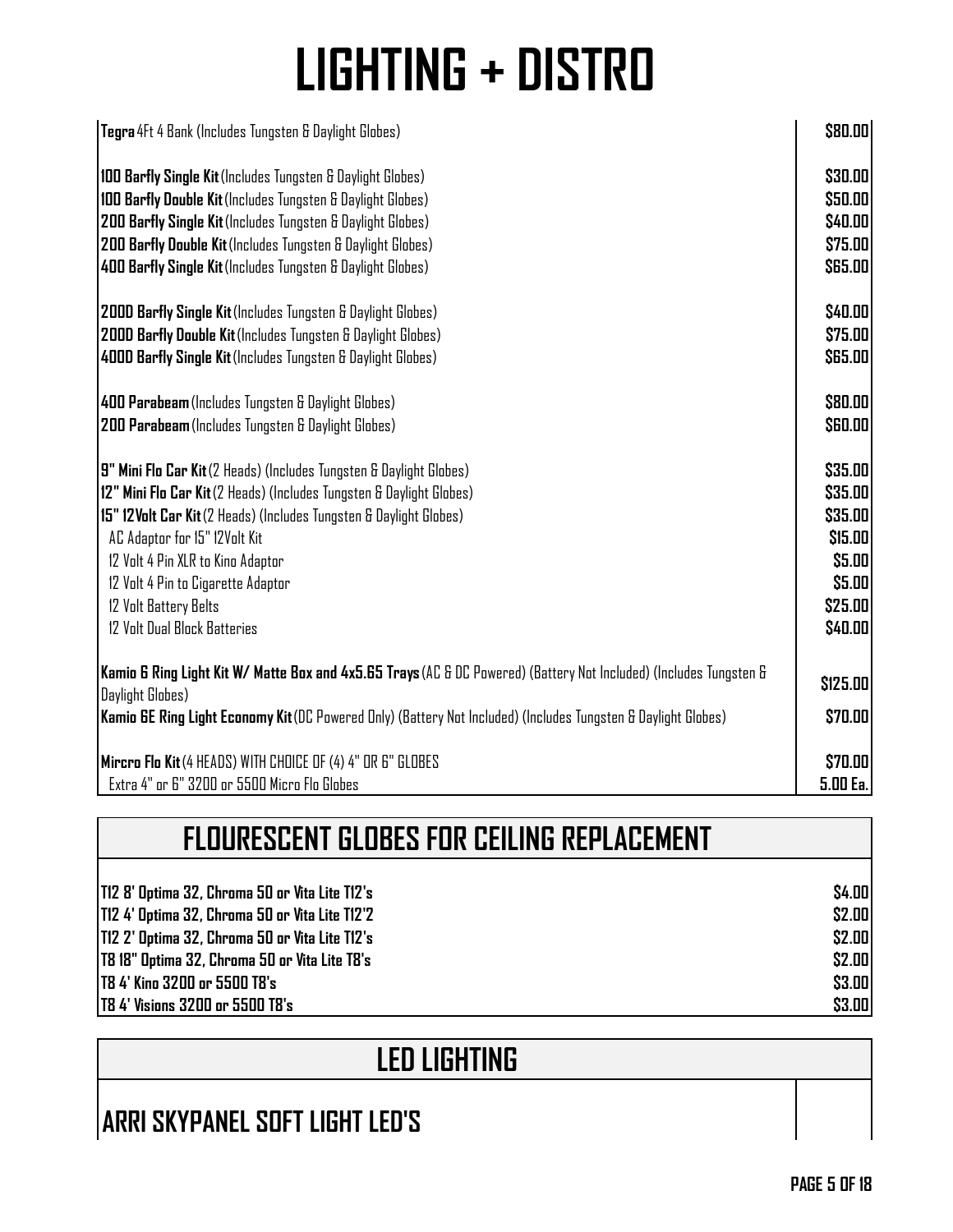| Go to Manufacture's website ARRI - SKYPANELS                      |                |
|-------------------------------------------------------------------|----------------|
| Arri Skypanel S60-C                                               | \$145.00       |
| <b>Chimera and Ring for Arri Skypanel S60</b> Rented with Head    | \$35.00        |
| <b>Chimera and Ring for Arri Skypanel S60 Rented without Head</b> | \$45.00        |
|                                                                   |                |
| Arri Skypanel S30-C                                               | \$95.00        |
| <b>Chimera and Ring for Arri Skypanel S30 Rented with Head</b>    | \$30.00        |
| <b>Chimera and Ring for Arri Skypanel S30 Rented without Head</b> | \$40.00        |
| KIND FLO SOFT LIGHT LED'S                                         |                |
| Go to Manufacture's website KINO - SELECTS - CELEBS               |                |
|                                                                   |                |
| Kino Select LED 20 System With Full RGB Color                     | <b>\$65.00</b> |
| Kino Select 20 Soft Box Rented With Light                         | \$20.00        |
| Kino Select 20 Frabic POP Grid 40 Degree Rented With Light        | \$15.00        |
| Kino Select 20 Soft Box Rented Without Light                      | \$25.00        |
| Kino Select 20 Frabic POP Grid 40 Degree Rented Without Light     | \$20.00        |
| <b>Kino Select LED 30 System With Full RGB Color</b>              | <b>S65.00</b>  |
| Kino Select 30 Soft Box Rented With Light                         | \$20.00        |
| Kino Select 30 Frabic POP Grid 40 Degree Rented With Light        | \$15.00        |
| Kino Select 30 Soft Box Rented Without Light                      | \$25.00        |
| Kino Select 30 Frabic POP Grid 40 Degree Rented Without Light     | \$20.00        |
| Kino 200 Celeb LED 3200/5500 Varicolor -w/ Dimmer                 | \$80.00        |
| Kino 400 Celeb LED 3200/5500 Varicolor - Horizontal w/ Dimmer     | \$135.00       |
| <b>MOLE RICHARDSON FRESNEL LED'S</b>                              |                |
| Go to Manufacture's website                                       |                |
| MOLE-RICHARDSON - FRESNELS - SOFTLIGHTS                           |                |
| Mole TweenieLED 3200 Fresnel W/ Dimmer (100 Watts)                | \$20.00        |
| Mole TweenieLED 5500 Fresnel W/ Dimmer (IDD Watts)                | \$25.00        |
| Mole BabyLED 3200 Fresnel W/Dimmer (150 Watts)                    | \$25.00        |
| Mole BabyLED 5500 Fresnel W/ Dimmer (150 Watts)                   | \$30.00        |
| Mole 8" Jr LED 3200 Fresnel W/ Dimmer (200 Watts)                 | \$35.00        |
| Mole 8" Jr LED 5500 Fresnel W/ Dimmer (200 Watts)                 | \$40.00        |
| Mole 10"Jr LED 3200 Fresnel W/Dimmer (400 Watts)                  | \$50.00        |
| Mole 10"Jr LED 5500 Fresnel W/ Dimmer (400 Watts)                 | \$55.00        |
| <b> Mole DMX Tweenie LED 3200 Fresnel</b> W/ Dimmer (100 Watts)   | \$25.00        |
| Mole DMX Tweenie LED 5500 Fresnel W/ Dimmer (100 Watts)           | \$30.00        |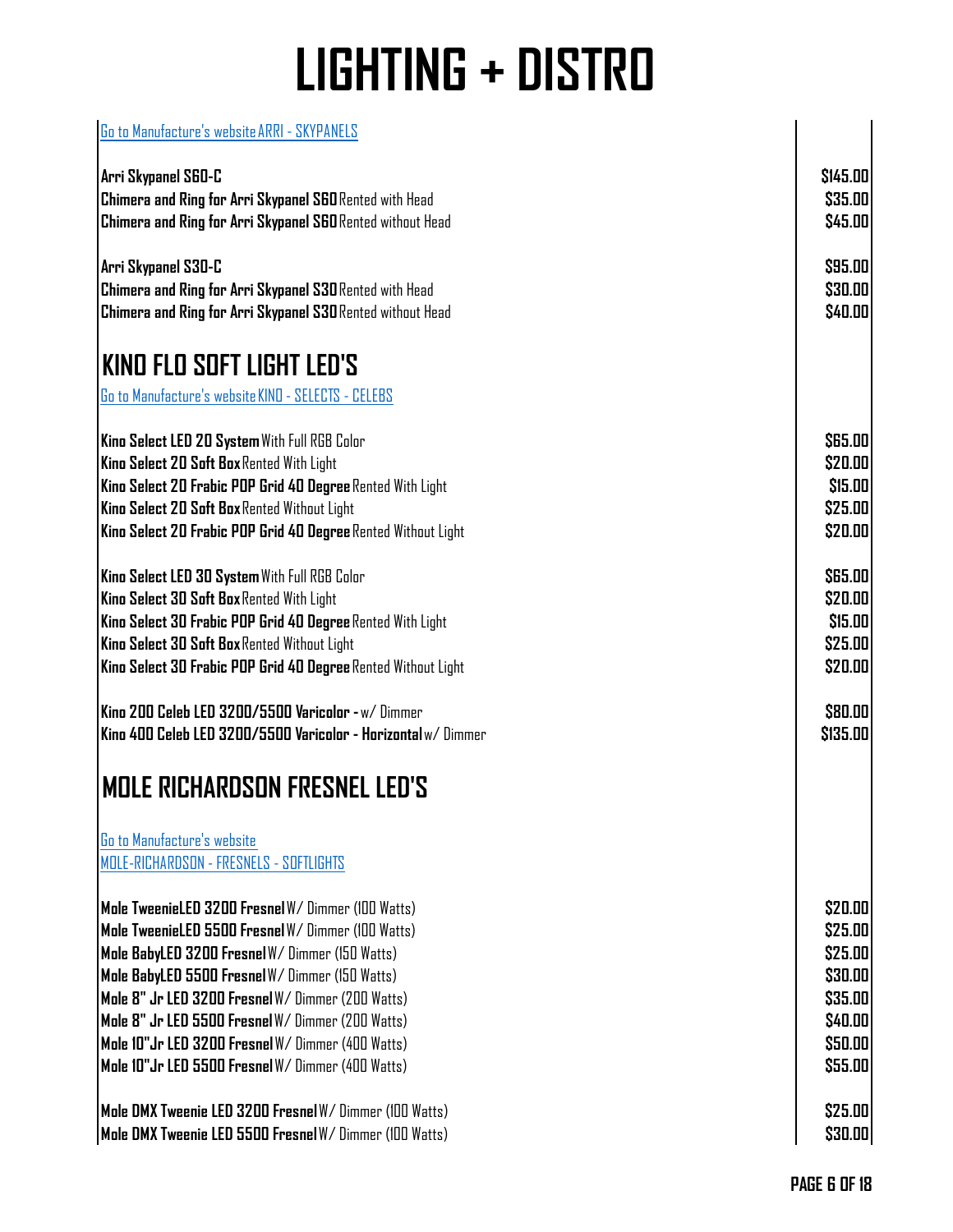| Mole DMX Baby LED 3200 Fresnel W/ Dimmer (150 Watts)                                     | \$30.00        |
|------------------------------------------------------------------------------------------|----------------|
| Mole DMX Baby LED 5500 Fresnel W/ Dimmer (150 Watts)                                     | \$35.00        |
| Mole DMX 8" Jr LED 3200 Fresnel W/ Dimmer (200 Watts)                                    | \$40.00        |
| Mole DMX 8" Jr LED 5500 Fresnel W/ Dimmer (200 Watts)                                    | \$45.00        |
| Mole DMX 10"Jr LED 3200 Fresnel W/ Dimmer (400 Watts)                                    | <b>\$60.00</b> |
| Mole DMX 10"Jr LED 5500 Fresnel W/ Dimmer (400 Watts)                                    | \$65.00        |
| Mole DMX 10" Senior LED 3200 Fresnel W/ Dimmer (800 Watts)                               | \$90.00        |
| Mole DMX 10" Senior LED 5500 Fresnel W/ Dimmer (800 Watts)                               | \$95.00        |
| Mole DMX 14" Tener LED 3200 Fresnel W/ Dimmer (1,600 Watts)                              | \$175.00       |
| Mole DMX 14" Tener LED 5500 Fresnel W/ Dimmer (1.600 Watts)                              | \$175.00       |
| Mole DMX 250W 3200 "1K Zip" Softlight W/ Dimmer (250 Watts)                              | \$25.00        |
| Mole DMX 250W 5500 "1K Zip" Softlight W/ Dimmer (250 Watts)                              | \$30.00        |
| Mole DMX 500W 3200 "2K Zip" Softlight W/ Dimmer (500 Watts)                              | \$45.00        |
| Mole DMX 500W 5500 "2K Zip" Softlight W/ Dimmer (500 Watts)                              | \$50.00        |
| Mole DMX 300W 3200/5500 Varicolor "2K Zip" Softlight W/ Dimmer (300 Watts)               | \$60.00        |
| <b>LITEPANELS LED'S</b>                                                                  |                |
| Go to Manufacture's website                                                              |                |
| LITEPANELS - IXI ASTRAS - RINGLITEs - MINI BRICKS                                        |                |
| LITEPANELS MINI BRICK LED (5500 Flood, 5500 Spot, 3200 Flood Available)                  |                |
| Litepanels Single Head LitePanel Mini Kit (5500 Flood, 5500 Spot, 3200 Flood Available)  | \$25.00        |
| Litepanels Double Head Lite Panel Mini Kit (5500 Flood, 5500 Spot, 3200 Flood Available) | \$50.00        |
| Extra On Board Mini Battery                                                              | \$10.00        |
| Noga Arm W/ Hot Shoe Adaptor                                                             | \$10.00        |
| 6" Suction Cup W/ 3 Way Level Head                                                       | \$12.00        |
| 12 Volt Battery Belts                                                                    | \$25.00        |
| 12 Volt Dual Block Batteries                                                             | \$40.00        |
| Litepanels Micro or Micro Pro On Camera Light (Powered by AA batteries)                  | \$25.00        |
| LITEPANELS 1X1 PANEL LED (5500 Flood, 5500 Spot, 3200 Flood Available)                   |                |
| Litepanels 1X1 Astra Bi Color 3200 / 5500 Flood w/ Chimera Softbox                       | \$70.00        |
| Litepanels 1X1 5500 Flood                                                                | \$50.00        |
| Litepanels 1X1 5500 Spot                                                                 | \$50.00        |
| Litepanels 1X1 Bi Color 3200 / 5500 Flood                                                | \$60.00        |
| 1X1 Battery Kit (2) Batteries (1) Dual Charger (Gold Mount or "V" Mt.)                   | \$50.00        |
| Extra 1x1 Battery                                                                        | \$25.00        |
| IXI Anton Bauer Battery Mount                                                            | \$10.00        |
| 1x1 & Mini Remote Dimmer                                                                 | \$10.00        |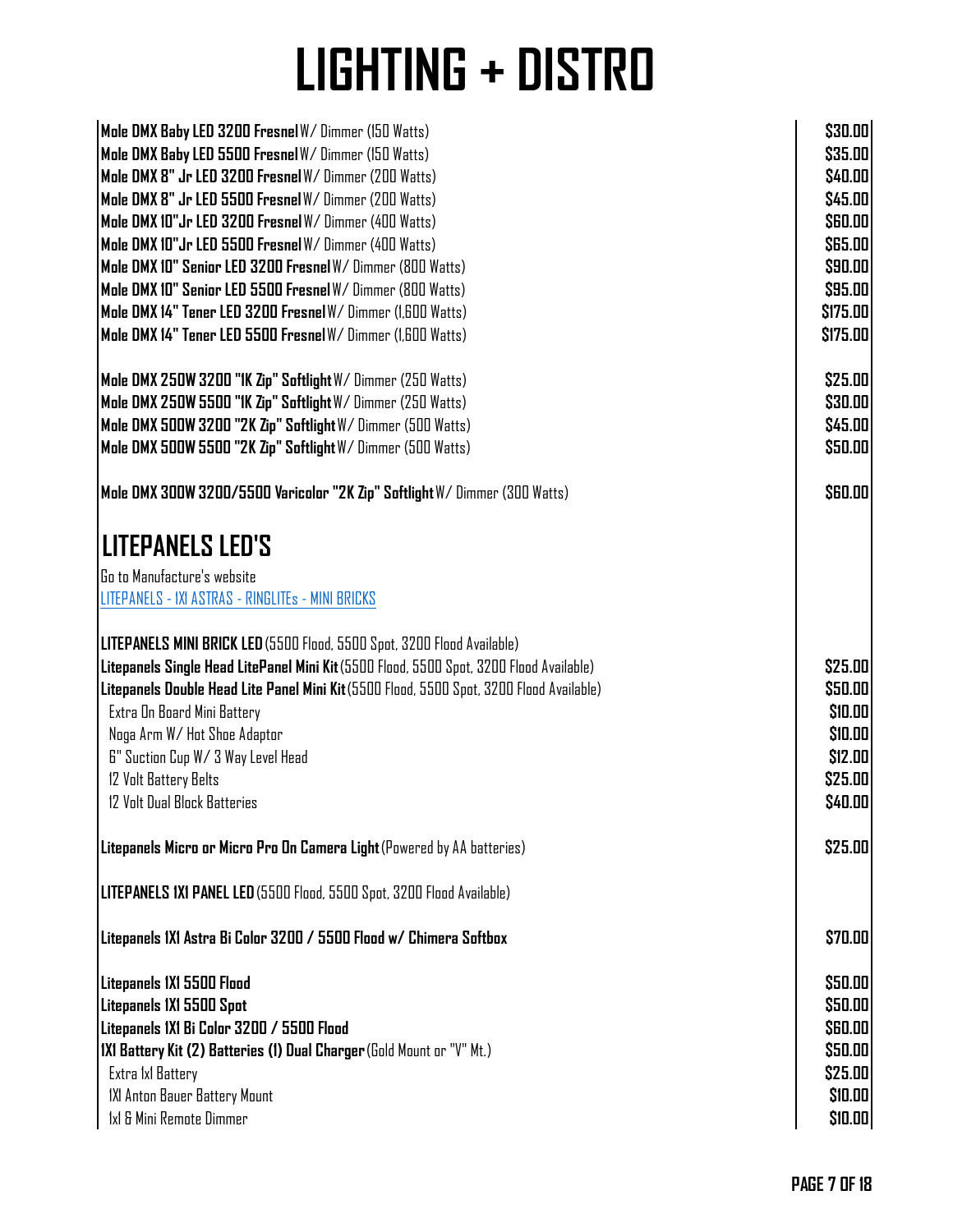| 12 Volt Battery Belts<br>12 Volt Dual Block Batteries                                                                                                                                                                                                             | \$25.00<br>\$40.00                       |
|-------------------------------------------------------------------------------------------------------------------------------------------------------------------------------------------------------------------------------------------------------------------|------------------------------------------|
| Litepanels Mini Ringlite - 5500<br>Litepanels Mini Ringlite - 3200<br>12 Volt Battery Belts<br>1x1 Battery Kit (Gold Mount or "V" mount) (2 Batteries, 1 Dual Charger)<br>Please Note, These Batteries Do Not Attach to the Ringlite, There is an Extension Cable | \$95.00<br>\$95.00<br>\$25.00<br>\$50.00 |
| Litepanels Cinema Ringlite - 5500 - Rented on a weekly basis only                                                                                                                                                                                                 | \$295.00                                 |
| <b>DEDO LED'S</b>                                                                                                                                                                                                                                                 |                                          |
| Go to Manufacture's website DEDD - 1XI FELONI'S - LEDZILLA                                                                                                                                                                                                        |                                          |
| <b>Dedo LEDZILLA</b> (On Camera LED Light) Includes 3 batteries                                                                                                                                                                                                   | \$40.00                                  |
| <b>IDedo 1X1 Feloni Bi-Color LED Panel Kit</b> W/ Stand<br><b>IXI Battery Kit</b> (2 Batteries, 1 Dual Charger) (Gold Mount)                                                                                                                                      | <b>S60.00</b><br>\$50.00                 |
| ILITEGEAR LED'S                                                                                                                                                                                                                                                   |                                          |
| Go to Manufacture's website LITEGEAR - LITEMATS                                                                                                                                                                                                                   |                                          |

**Coming soon**

| CHIMERAS                                            |         |
|-----------------------------------------------------|---------|
| Quartz Banks Are For Lights 1200 Watts And Above    |         |
| <b>Small Quartz Bank Plus 3 (4,000 Watts Max)</b>   | \$25.00 |
| Medium Quartz Bank Plus 3 (6,000 Watts Max)         | \$35.00 |
| Large Quartz Bank Plus 3 (12,000 Watts Max)         | \$45.00 |
| Quartz Bank Circular Ring                           | \$10.00 |
| Quartz Bank Adjustable Ring                         | \$15.00 |
| Video Pro Banks Are For Lights 1000 Watts And Below |         |
| <b>XX Small Video Pro Plus 3</b> (500 Watts Max)    | \$15.00 |
| X Small Video Pro Plus 3 (750 Watts Max)            | \$15.00 |
| Small Video Pro Plus 3 (1000 Watts Max)             | \$20.00 |
| Medium Video Pro Plus 3 (1200 Watts Max)            | \$25.00 |
| Video Pro Circular Ring                             | \$8.00  |
| Video Pro Adjustable Ring                           | \$15.00 |
|                                                     |         |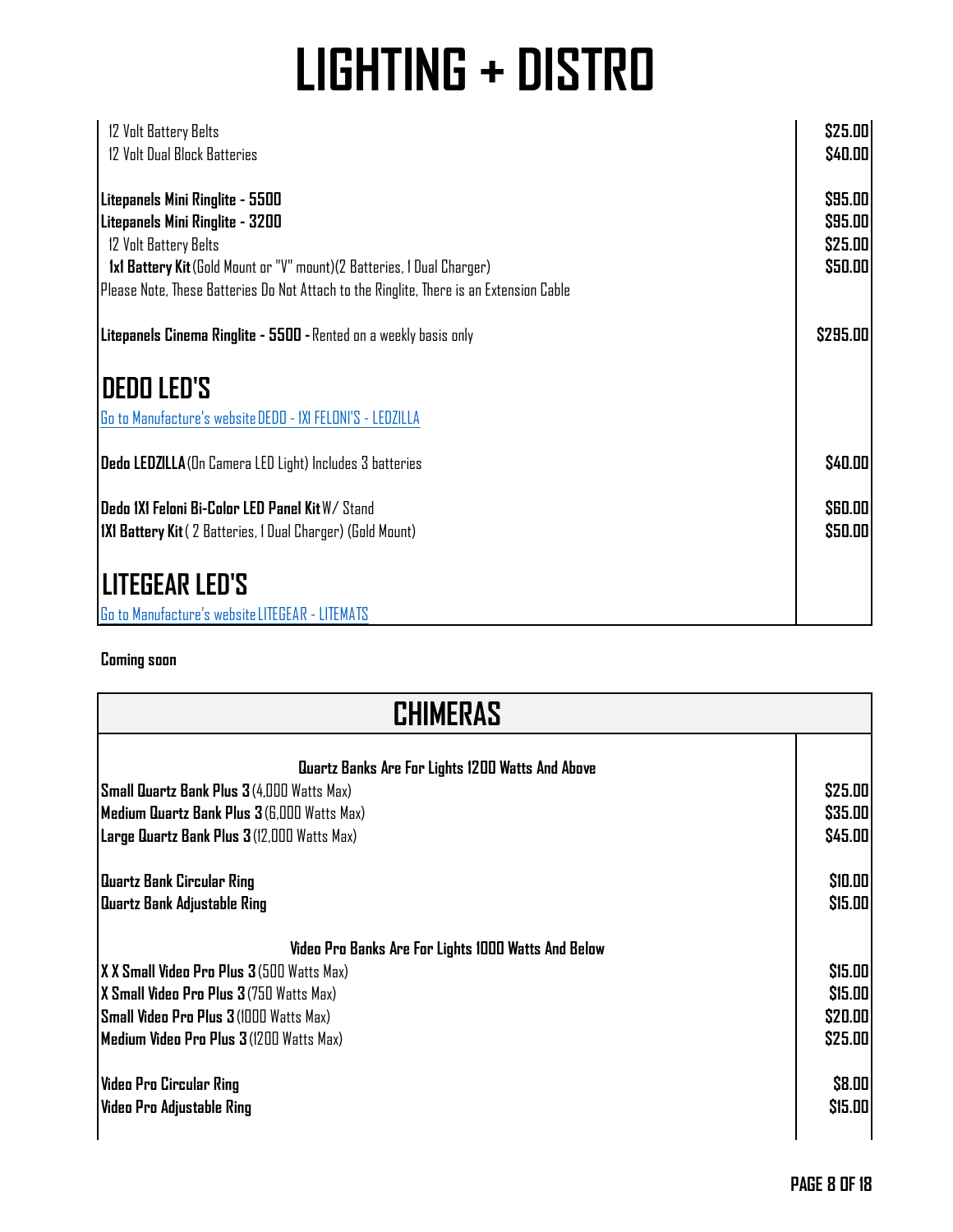| X Small Honeycomb 30, 60 Degree<br>Small Honeycomb 30, 60 Degree                   | \$30.00<br>\$40.00 |
|------------------------------------------------------------------------------------|--------------------|
| Medium Honeycomb 30, 60 Degree                                                     | \$60.00            |
| X X Small Frabric Grid 30, 40, 60 Degree                                           | \$12.00            |
| X Small Frabric Grid 30, 40, 60 Degree                                             | \$12.00            |
| Small Frabric Grid 30, 40, 60 Degree                                               | \$15.00            |
| Medium Frabric Grid 30, 40, 60 Degree                                              | \$20.00            |
| Large Frabric Grid 30, 40, 60 Degree                                               | \$40.00            |
| <b>3 Ft Chimera Octabank</b>                                                       | \$25.00            |
| 5 Ft Chimera Octabank                                                              | \$40.00            |
| <b>7 Ft Chimera Octabank</b>                                                       | \$70.00            |
| 7 Ft Chimera Octabank Extension Only 5 Ft Octabank Required                        | \$35.00            |
| Octabank Ring For K5600 Joker Series                                               | \$8.00             |
| <b>Octabank Ring W/Triolet Socket</b>                                              | \$15.00            |
| <b>Small Louver</b>                                                                | \$12.00            |
| Medium louver                                                                      | \$20.00            |
| 1x1 LED Universal Chimera                                                          | \$10.00            |
| 20" Lantern (500 Watts Max) (Requires Socket for 3200 Globes)                      | \$20.00            |
| 30" Lantern (1000 Watts Max) (Requires Socket for 3200 Globes)                     | \$25.00            |
| Small Pancake Lantern W/ Skirt (500 Watts Max) (Requires Socket for 3200 Globes)   | \$20.00            |
| Medium Pancake Lantern W/ Skirt (1000 Watts Max) (Requires Socket for 3200 Globes) | \$30.00            |
| Mogel Lantern Socket W/ Regular Socket Adaptor                                     | \$10.00            |
| Triolet Socket Mogal W/ Regular Socket Adaptor                                     | \$15.00            |
| Triolet Socket System Kit W/ Dome and Bi Pin Adaptor                               | \$20.00            |
| Birdcage System Mogal w/ Regular Socket Adaptor                                    | \$25.00            |

### **BARGER BAGLITE**

**3 Light Barger Baglite W/ Small Quartz Bank \$65.00 3 Light Barger Baglite W/ Mediuml Quartz Bank \$75.00 6 Light Barger Baglite W/ Medium Quartz Bank \$85.00 6 Light Barger Baglite W/ Large Quartz Bank \$95.00**

#### **JEM BALL LIGHTING**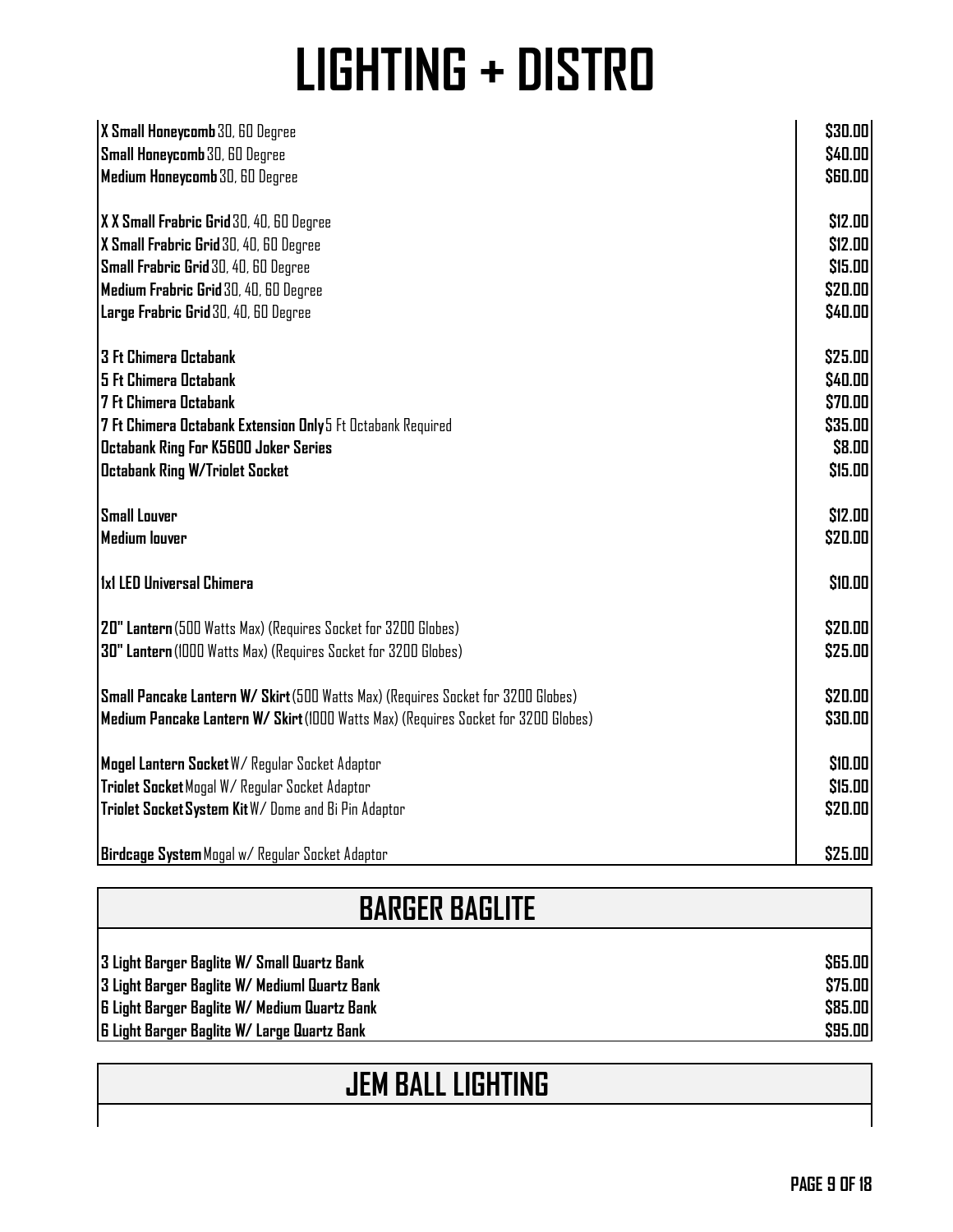| 22" Jem Ball (Includes, 3200 Harp with Mogal Socket (500 watts Max), Joker Harp (400 Joker Max), Rip Stop Cloth, Skirt,<br>Transport Case) | \$50.00 |
|--------------------------------------------------------------------------------------------------------------------------------------------|---------|
| 30" Jem Ball (Includes, 3200 Harp with Mogal Socket (1000 watts Max), Joker Harp (1600 Joker Max), Rip Stop Cloth, Skirt,                  | \$75.00 |
| Transport Case)                                                                                                                            |         |
|                                                                                                                                            |         |
| 22" Rip Stop Cloth                                                                                                                         | \$15.00 |
| 122" Bleached Muslin Cloth                                                                                                                 | \$15.00 |
| 122" Unbleached Muslin Cloth                                                                                                               | \$15.00 |
| l 22" Banner Cloth                                                                                                                         | \$15.00 |
| 30" Rip Stop Cloth                                                                                                                         | \$17.00 |
| I30" Bleached Muslin Cloth                                                                                                                 | \$17.00 |
| I30" Unbleached Muslin Cloth                                                                                                               | \$17.00 |
| 130" Banner Cloth                                                                                                                          | \$17.00 |
|                                                                                                                                            |         |
| <b>500 Watt Mogal Base Globe</b>                                                                                                           | \$10.00 |
| 1000 Watt Mogal Base Globe                                                                                                                 | \$10.00 |

| <b>MOLE RICHARDSON INCANDESCENT FRESNELS</b> |  |
|----------------------------------------------|--|
|                                              |  |

| <b>20K Big Mo Fresnel</b>              | \$400.00                    |
|----------------------------------------|-----------------------------|
| 20K Dimmer - Required With 20K Fresnel | <b>\$60.00</b>              |
| <b>10K Baby Tener Fresnel</b>          | \$100.00                    |
| <b>5K Baby Senior Fresnel</b>          | \$50.00                     |
| <b>5K Snoot</b>                        | \$4.00                      |
| <b>2K 8" Junior Fresnel</b>            | \$25.00                     |
| 2K Snoot                               | \$3.00                      |
| 2K Baby Junior Fresnel                 | \$25.00                     |
| 2K Snoot                               | \$3.00                      |
| 1K Baby "407" Fresnel                  | <b><i><u>SIG.00</u></i></b> |
| <b>IK Snoot</b>                        | \$2.50                      |
| Focal Spot for IK 407 Baby             | \$20.00                     |
| <b>IK Baby Baby Fresnel</b>            | \$16.00                     |
| <b>IK Snoot</b>                        | \$2.50                      |
| <b>650 Tweenie Fresnel</b>             | \$13.00                     |
| <b>650 Snoot</b>                       | \$2.50                      |
| <b>300 Betweenie Fresnel</b>           | \$13.00                     |
| 300 Snoot                              | \$2.50                      |
| 200 Mini (Inki) Fresnel                | \$12.00                     |
| 200 Snoot                              | \$2.50                      |
| <b>200 Midget Fresnel</b>              | \$12.00                     |
| 200 Snoot                              | \$2.50                      |
| 125/200 Inbetweenie Fresnel            | \$12.00                     |
| 125 Snoot                              | \$2.50                      |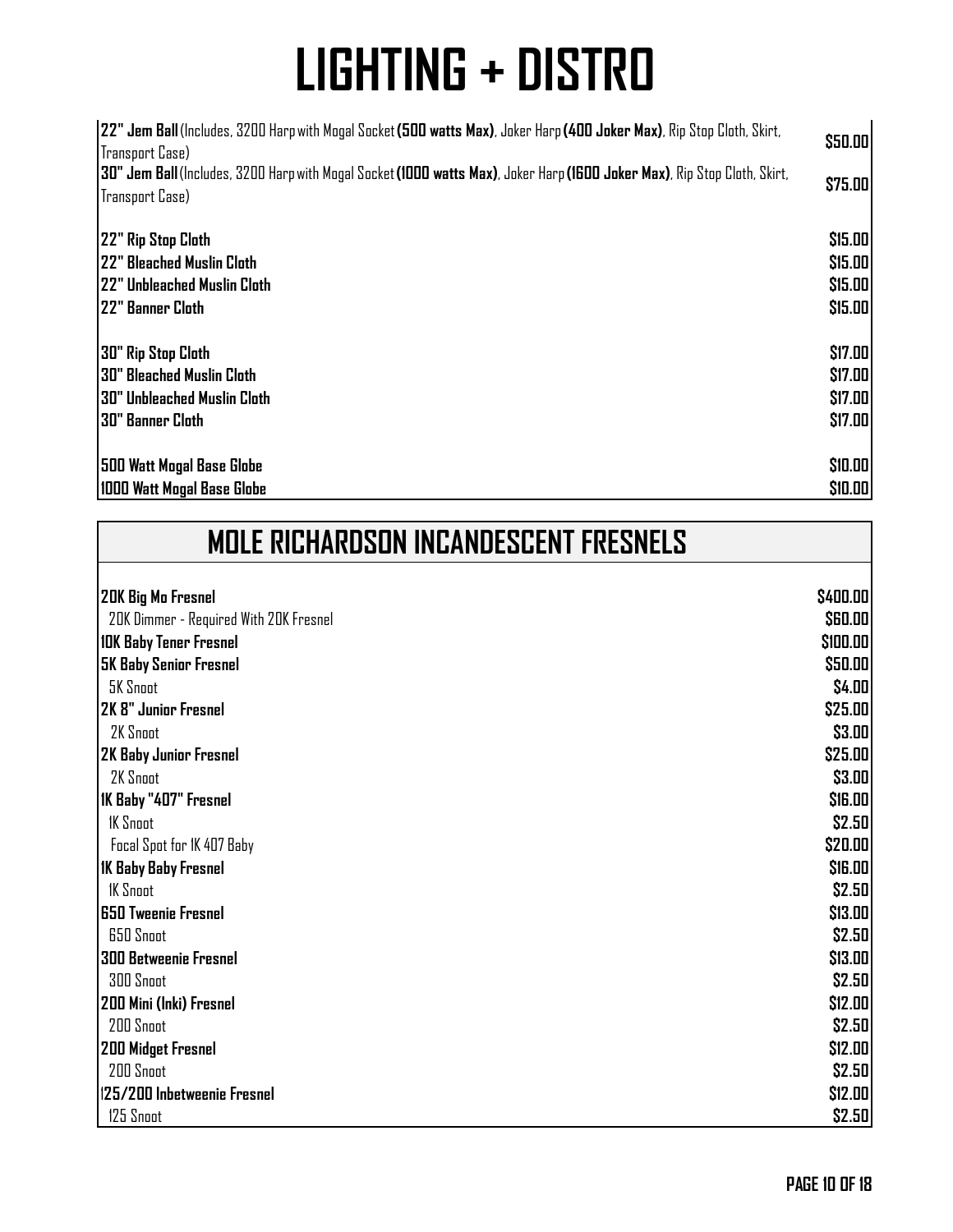#### **MOLE RICHARDSON LED FRESNEL'S**

| Mole TweenieLED 3200 Fresnel W/ Dimmer (100 Watts)          | \$20.00        |
|-------------------------------------------------------------|----------------|
| Mole TweenieLED 5500 Fresnel W/ Dimmer (100 Watts)          | \$25.00        |
| Mole BabyLED 3200 Fresnel W/ Dimmer (150 Watts)             | \$25.00        |
| Mole BabyLED 5500 Fresnel W/ Dimmer (150 Watts)             | \$30.00        |
| Mole 8" Jr LED 3200 Fresnel W/ Dimmer (200 Watts)           | \$35.00        |
| Mole 8" Jr LED 5500 Fresnel W/ Dimmer (200 Watts)           | \$40.00        |
| Mole 10"Jr LED 3200 Fresnel W/Dimmer (400 Watts)            | \$50.00        |
| Mole 10"Jr LED 5500 Fresnel W/ Dimmer (400 Watts)           | \$55.00        |
| Mole DMX Tweenie LED 3200 Fresnel W/ Dimmer (100 Watts)     | \$25.00        |
| Mole DMX Tweenie LED 5500 Fresnel W/ Dimmer (100 Watts)     | \$30.00        |
| Mole DMX Baby LED 3200 Fresnel W/ Dimmer (150 Watts)        | \$30.00        |
| Mole DMX Baby LED 5500 Fresnel W/ Dimmer (150 Watts)        | \$35.00        |
| Mole DMX 8" Jr LED 3200 Fresnel W/ Dimmer (200 Watts)       | \$40.00        |
| Mole DMX 8" Jr LED 5500 Fresnel W/ Dimmer (200 Watts)       | \$45.00        |
| Mole DMX 10" Jr LED 3200 Fresnel W/ Dimmer (400 Watts)      | <b>\$60.00</b> |
| Mole DMX 10" Jr LED 5500 Fresnel W/ Dimmer (400 Watts)      | \$65.00        |
| Mole DMX 10" Senior LED 3200 Fresnel W/ Dimmer (800 Watts)  | \$90.00        |
| Mole DMX 10" Senior LED 5500 Fresnel W/ Dimmer (800 Watts)  | \$95.00        |
| Mole DMX 14" Tener LED 3200 Fresnel W/ Dimmer (1.600 Watts) | \$175.00       |
| Mole DMX 14" Tener LED 5500 Fresnel W/ Dimmer (1,600 Watts) | \$175.00       |
| Mole DMX 250W 3200 "IK Zip" Softlight W/ Dimmer (250 Watts) | \$25.00        |
| Mole DMX 250W 5500 "1K Zip" Softlight W/ Dimmer (250 Watts) | \$30.00        |
| Mole DMX 500W 3200 "2K Zip" Softlight W/ Dimmer (500 Watts) | \$45.00        |
| Mole DMX 500W 5500 "2K Zip" Softlight W/ Dimmer (500 Watts) | \$50.00        |

**Mole DMX 300W 3200/5500 Varicolor "2K Zip" Softlight** W/ Dimmer (300 Watts) **\$60.00**

#### **MOLE RICHARDSON SOFT LIGHTS**

| 4K Zip Softlight W/ 60 Amp Bates Plug                       | \$25.00              |
|-------------------------------------------------------------|----------------------|
| 4K Zip Softlight W/ 2 Edison Plugs                          | \$25.00              |
| <b>2K Zip Softlight</b>                                     | \$20.00              |
| 750/1K Softlight                                            | <b><i>SIG.00</i></b> |
| 400/650 Softlight                                           | <b><i>S16.00</i></b> |
| Mole DMX 250W 3200 "IK Zip" Softlight W/ Dimmer (250 Watts) | \$25.00              |
| Mole DMX 250W 5500 "IK Zip" Softlight W/ Dimmer (250 Watts) | \$30.00              |
| Mole DMX 500W 3200 "2K Zip" Softlight W/ Dimmer (500 Watts) | \$45.00              |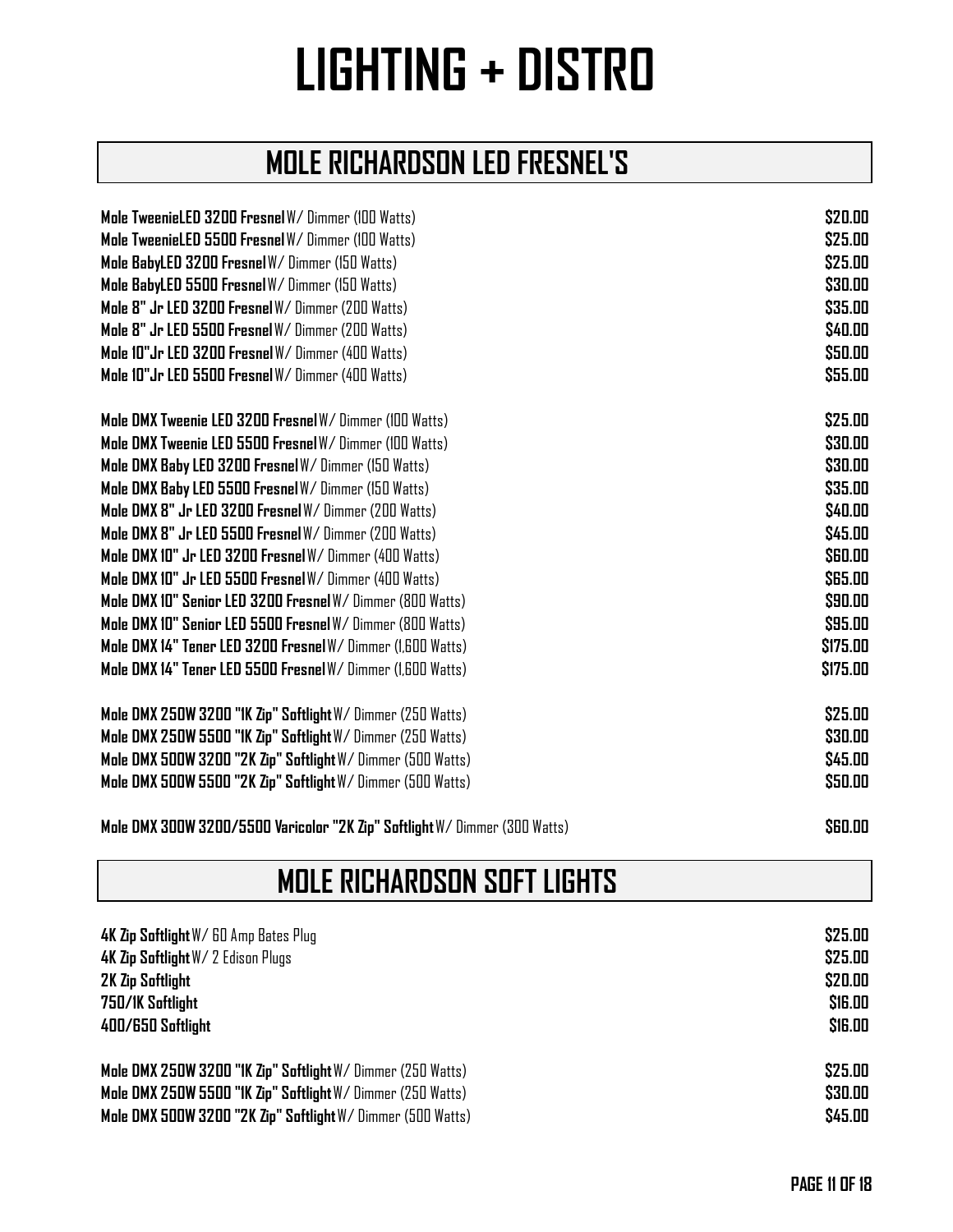| Mole DMX 500W 5500 "2K Zip" Softlight W/ Dimmer (500 Watts)                | <b>S50.00</b> |
|----------------------------------------------------------------------------|---------------|
| Mole DMX 250W 3200/5500 Varicolor "IK Zip" Softlight W/Dimmer (250 Watts)  | \$35.00       |
| Mole DMX 250W 3200/5500 Varicolor "2K Zip" Softlight W/ Dimmer (500 Watts) | \$60.00       |

#### **MOLE RICHARDSON OPEN FACE LIGHTS**

| 2K Mighty Mole Open Face                | \$20.00              |
|-----------------------------------------|----------------------|
| 2K Mighty Mole Dicroic Lens             | \$8.00               |
| 1K Mickey Mole Open Face                | <b><i>SIG.00</i></b> |
| 1K Mickey Mole Dicroic Lens             | <b>\$6.00</b>        |
| <b>600 Teenie Weenie Mole Open Face</b> | \$13.00              |
| 600 Teenie Weenie Mole Dicroic Lens     | \$4.00               |
| 1K Nook Light Open Face                 | <b><i>S16.00</i></b> |
| 2K Nook Light Open Face                 | \$20.00              |
| <b>2K Mollette</b>                      | \$25.00              |
| <b>1K Mollette</b>                      | \$15.00              |

|  | <b>ARRIFLEX INCANDESCENT FRESNELS</b> |  |  |
|--|---------------------------------------|--|--|
|--|---------------------------------------|--|--|

| <b>1K Arri Fresnel</b> | <b><i><u>SIG.00</u></i></b> |
|------------------------|-----------------------------|
| 650 Arri Fresnel       | \$13.00                     |
| 300 Arri Fresnel       | \$13.00                     |
| 150 Arri Fresnel       | \$13.00                     |

#### **ARRIFLEX OPEN FACE LIGHTS**

| 2K Arri Open Face       | \$20.00 |
|-------------------------|---------|
| 1K Arri Open Face       | \$16.00 |
| 750 Plus Arri Open Face | \$16.00 |

| <b>TUNGSTEN PAR LIGHTS</b> |  |
|----------------------------|--|
|                            |  |

| 1 Light Fay Par 36 W/ 3200 "FCX" Globes                            | \$12.00 |
|--------------------------------------------------------------------|---------|
| <b>2 Light Fay Par 36</b> W/ 3200 "FCX" Globes                     | \$18.00 |
| 4 Light Fay Par 36 W/ 3200 "FCX" Globes (60 Amp Bates Plug)        | \$45.00 |
| <b>9 Light Fay Par 36</b> W/ 3200 "FCX" Globes (60 Amp Bates Plug) | \$70.00 |
| <b>Extra Par 36 Globes</b> (Medium, Wide)                          | \$2.00  |
| <b>5600K Dicroic "FAY" Globes Add Each Times Qty Globes</b>        | \$5.00  |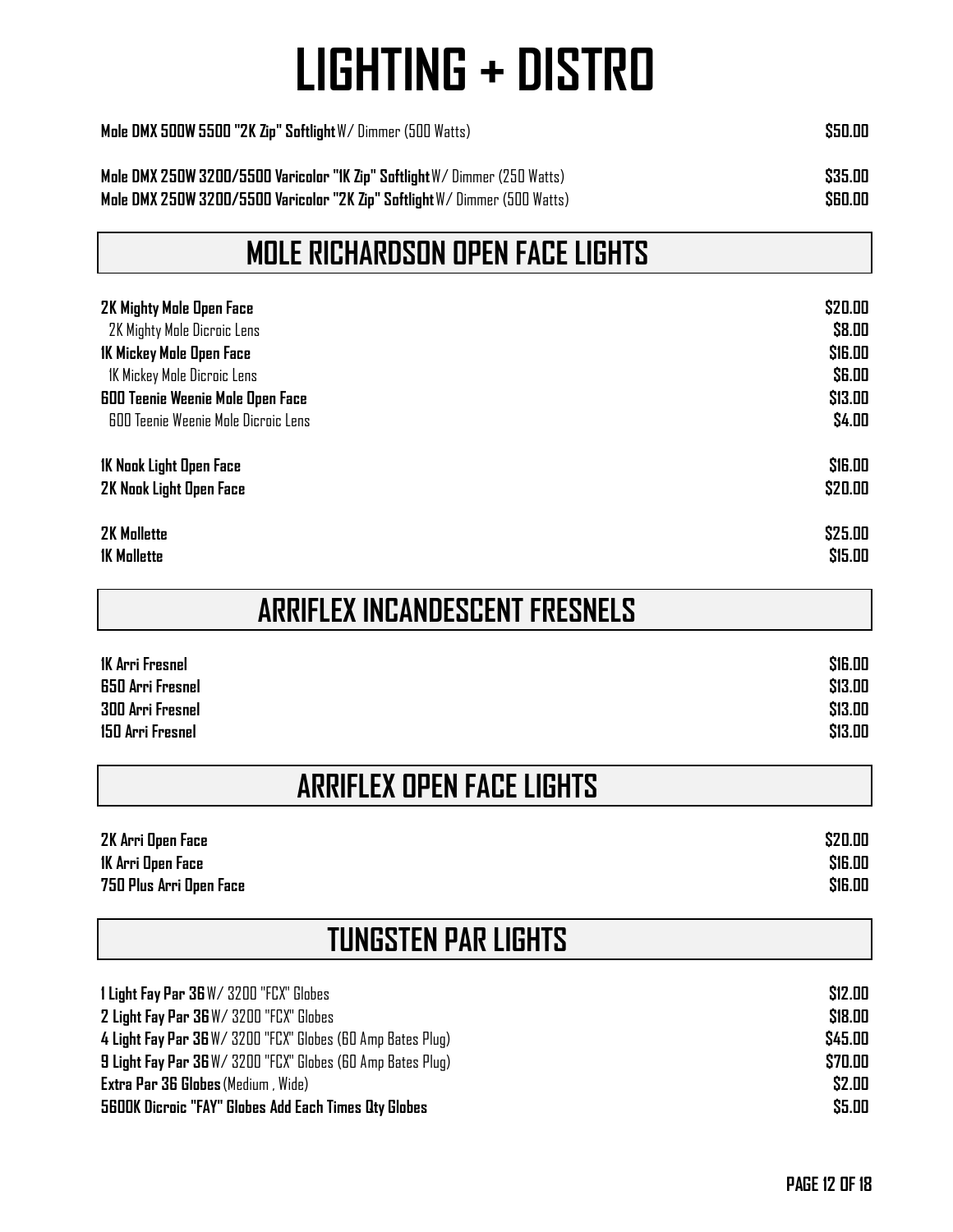| <b>IK Mole Par 64</b> (Please Specify) (Very Narrow, Narrow, Medium, Wide)                                                                                               | \$15.00              |  |
|--------------------------------------------------------------------------------------------------------------------------------------------------------------------------|----------------------|--|
| <b>9 Light Par 64 Maxi Brute</b> (Please Specify) (Very Narrow, Narrow, Medium, Wide)<br>12 Light Par 64 Maxi Brute (Please Specify) (Very Narrow, Narrow, Medium, Wide) | \$100.00<br>\$125.00 |  |
| <b>Extra Par 64 Globes</b> (Super Narrow, Narrow, Medium, Wide)                                                                                                          | \$3.00               |  |

#### **OVERHEADS, SPOTS AND EVENT LIGHTING**

| <b>2K Spacelights</b>                                                                     | \$45.00       |
|-------------------------------------------------------------------------------------------|---------------|
| <b>GK Spacelights</b> ((2) 60 Amp Bates connections) W/ 25ft Bates Cable & 60/60 Splitter | \$65.00       |
| <b>GK Spacelights</b> (Socapex connection) / 25ft Socapex Cable                           | \$65.00       |
| 100 amp Socapex Lunchbox for 6k Spacelight (Recommended for Socapex Spacelight)           | \$15.00       |
| 1K Molelipso Mole Richardson                                                              | \$35.00       |
| 2K Molelipso Mole Richardson                                                              | \$40.00       |
| MR-16 Par Can                                                                             | <b>\$6.00</b> |
| Rock and Roll Can (Please Specify) W/ Par 64 Very Narrow, Narrow, Medium or Wide Globes   | \$10.00       |
| <b>ETC Source 4</b> (W/ Choice of 19, 26, 36, 50 Lenses, Please Specify)                  | \$15.00       |
| Extra Source 4 Lens (Choice of 19, 26, 36, 50, Please Specify)                            | \$8.00        |
| <b>ETC Source 4 Iris</b>                                                                  | \$5.00        |
| <b>ETC Source 4 Pattern Holder</b>                                                        | \$2.00        |
| 5 Degree Source 4 Lens                                                                    | \$20.00       |
| 10 Degree Source 4 Lens                                                                   | \$15.00       |
| 70 Degree Source 4 Lens                                                                   | \$10.00       |
| <b>ETC Par 64 W/ 4 Lenses</b>                                                             | \$12.00       |

| <b>KITS</b>                                                                         |         |
|-------------------------------------------------------------------------------------|---------|
| 4 Head Arri or Mole Kit W/ Four Stands and One Video Pro Chimera                    | \$90.00 |
| 3 Head Arri or Mole Kit W/ Three Stands and One Video Pro Chimera                   | \$75.00 |
| <b>Lowell K-5 Kit</b> This is a specialized lighting kit and not for general use.   | \$25.00 |
| <b>Gam Stick Up Kit</b> This is a specialized lighting kit and not for general use. | \$25.00 |

| <b>DEDO LIGHTS</b>                                                        |         |
|---------------------------------------------------------------------------|---------|
| <b>150 Watt Dedo</b> W/ Self Contained Ballast (Dimmer On Head)           | \$25.00 |
| 150 Watt Dedo Kit (3 Heads - Central Ballast - Dimmer on Central Ballast) | \$90.00 |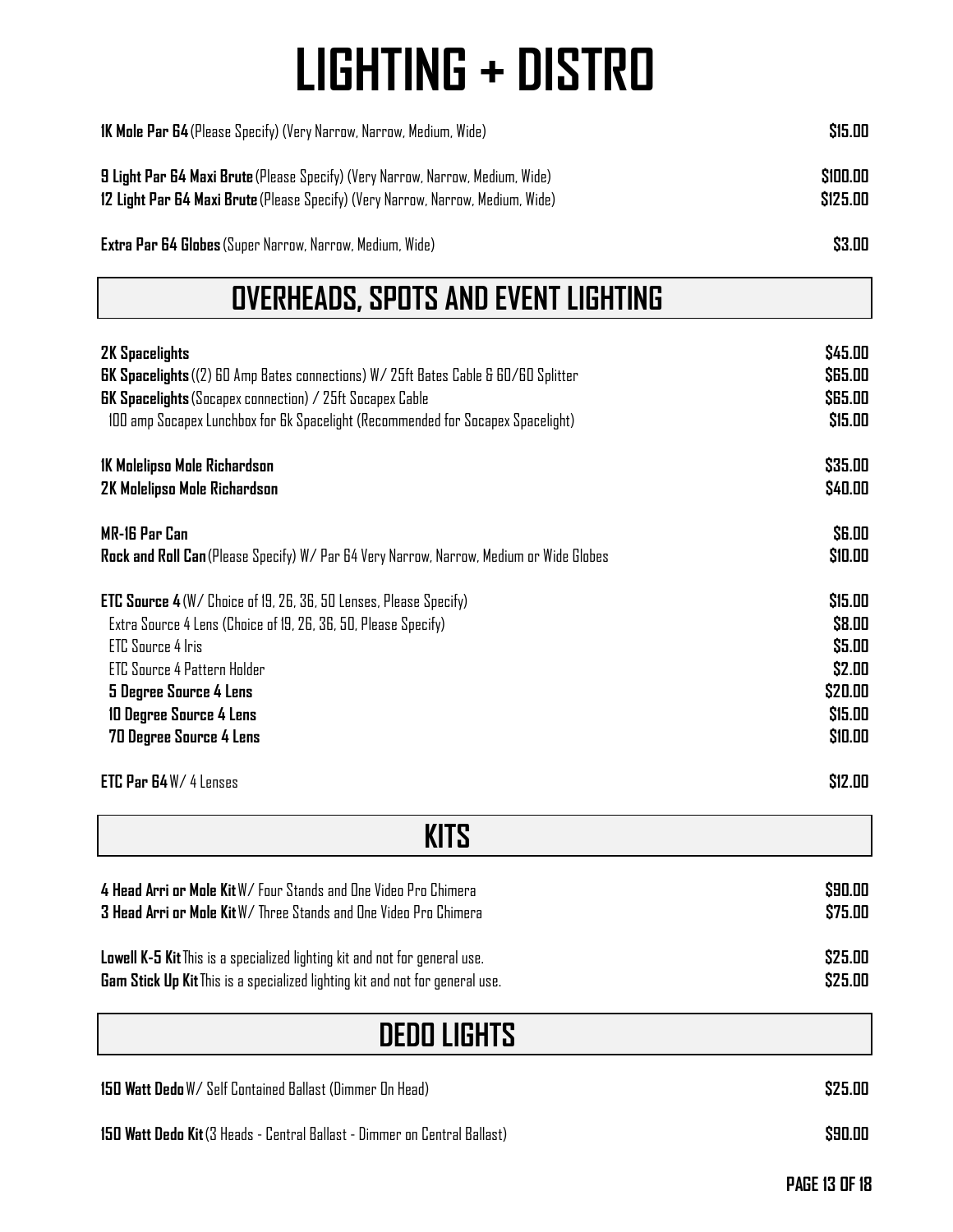| 150 Watt Dedo Kit (4 Heads - Self Contained Ballast On head - Dimmer On Head)           | \$90.00               |
|-----------------------------------------------------------------------------------------|-----------------------|
| Focal Spot DP1 (Includes Iris, Gobo Holder, 4 Blades)                                   | \$20.00               |
| 50 Watt Dedo 12 Volt Sun Gun W/12 Volt Battery Belt (On Camera W/hot Shoe or Hank Held) | \$60.00               |
| Extra 12Volt Battery Belt                                                               | \$25.00               |
| 12Volt Dual Block battery                                                               | \$40.00               |
| 650 Dedo Tungstun Head                                                                  | \$35.00               |
| 200 HMI Dedo Kit                                                                        | \$120.00              |
| 200 Dedo DP1 Focal Spot (Includes Iris, Gobo Holder, 4 Blades)                          | \$20.00               |
| 400 HMI Dedo Kit                                                                        | <b><i>SIGO.00</i></b> |
| 400/650 Dedo Focal Spot W/ Pattern Holder                                               | \$50.00               |
| 400 Iris                                                                                | \$10.00               |
| 400 Captive Shutter                                                                     | \$10.00               |
| Dedo LEDZILLA (On Camera LED Light) Includes 3 batteries and charger                    | \$40.00               |
| Dedo IXI Feloni Bi-Color LED Panel Kit W/ Stand                                         | \$70.00               |
| 1X1 Battery Kit (2 Batteries, 1 Dual Charger)                                           | \$50.00               |
| <b>DIMMERS, FLICKER BOXES</b>                                                           |                       |
| 20K Dimmer - 220 Volt Only (Used Mostly W/20K)                                          | <b>\$60.00</b>        |
|                                                                                         |                       |
| 12K Dimmer Electronic                                                                   | <b>S60.00</b>         |

| <b>GK Dimmer Electronic</b>                       | \$40.00        |
|---------------------------------------------------|----------------|
| 2K Variac                                         | \$18.00        |
| <b>IK Variac</b>                                  | \$12.00        |
| <b>1K Hand Dimmer</b>                             | \$8.00         |
| <b>Neon Dimmer</b>                                | \$15.00        |
| Magic Gadget 2k Flicker Box                       | \$25.00        |
| Magic Gadgit 3 Circuit "Shadow Maker" Flicker Box | <b>\$60.00</b> |
| Gam 2K Flicker box                                | \$25.00        |

#### **SPECIAL EFFECT FOGGER AND FANS**

**Rosco 900 Fogger/Hazer** Please Specify Type of Juice. Price includes the Juice - More juice availible on an "As Asked for" basis. Three Fog Juices available, Heavy Fog (Gives a Thick Billowing Smoke - Hangs in the air), Stage & Studio (Same disapates quickly), Light Haze (Gives the Haze effect - Smokey Bar effect) **\$45.00**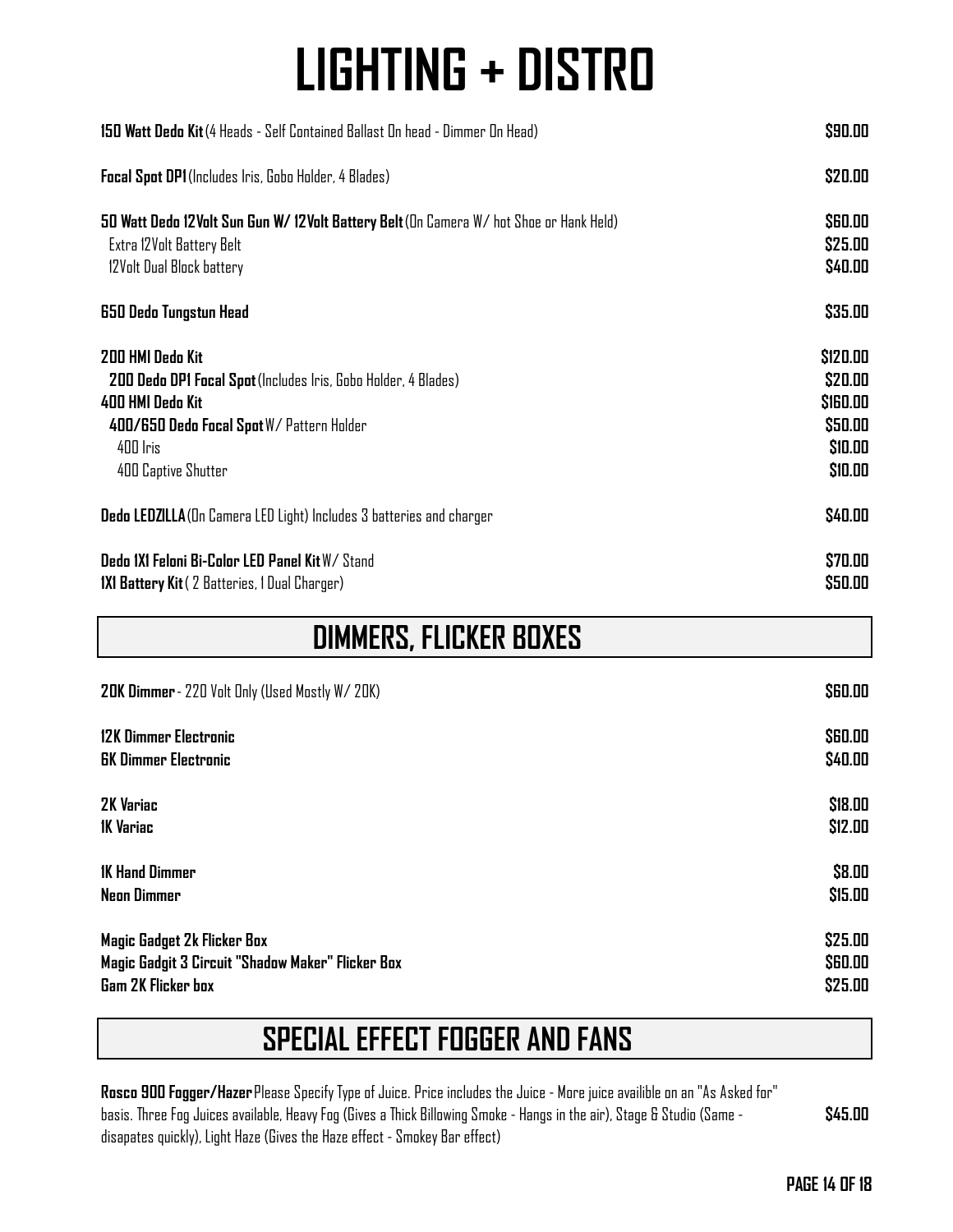| <b>Reel Efx DF 50 Hazer</b> Price includes the haze juice                                                                                                                                    | \$85.00                       |
|----------------------------------------------------------------------------------------------------------------------------------------------------------------------------------------------|-------------------------------|
| Reel Efx E-fan 2W/ Adjustable Beam Angle<br>Reel Efx E-fan 4 This Unit is the most powerful Fan we have<br>18" E-Fan Mole-Richardson                                                         | \$50.00<br>\$75.00<br>\$75.00 |
| <b>MISC ELECTRIC</b>                                                                                                                                                                         |                               |
| In Line Frequency Meter                                                                                                                                                                      | \$15.00                       |
| Minolta Color Meter<br><b>Minolta Incident Meter</b><br><b>Minolta Spot Meter</b>                                                                                                            | \$35.00<br>\$35.00<br>\$35.00 |
| 300 Watt Inverter (Modified Sine Wave - 150 Watts max) (Warning - Modified Sine Wave cannot be used on all electrical<br>Instruments - Use at your own risk)                                 | \$15.00                       |
| 1000 Watt Inverter (Modified Sine Wave - 400 Watts Max)(Warning - Modified Sine Wave cannot be used on all electrical<br>Instruments - Use at your own risk)                                 | \$20.00                       |
| 400 Watt Inverter - Pure Sine Wave (200 Watt Max per outlet) (Pure sine wave is designed to work with most electronic                                                                        | \$25.00                       |
| Instruments - Use at your own risk)<br>Kino Flo 1800 Inverter (Pure Sine Wave - 1200 Watts Max)(Warning - You are limited to the output of your Altenator of your<br>car, usually 700 Watts) | \$100.00                      |

| <b>SHUTTERS</b>                                               |         |
|---------------------------------------------------------------|---------|
| 12K Shutter 12/18k HMI Or 20K Big Mo (29")                    | \$90.00 |
| <b>IDK Shutter</b> (Mole 18 1/2")                             | \$75.00 |
| 2KShutter (Mole 9" to 10") (Works on LTM 1200 Par Also)       | \$40.00 |
| <b>1K Shutter</b> (Mole $6\frac{1}{2}$ /8 to $7\frac{1}{4}$ ) | \$30.00 |
| <b>CABLE</b>                                                  |         |
| 15' 4/0 Bare Wire To Lug                                      | \$8.00  |
| 15' 4/0 Lug to Lug Cable                                      | \$8.00  |
| 15' 4/0 Bare Wire To Camlock                                  | \$8.00  |
| 15' 4/0 Camlock Cable                                         | \$8.00  |
| 50' 4/0 Camlock Cable                                         | \$10.00 |
| 100' 4/0 Camlock Cable                                        | \$15.00 |
| 15' 2/0 Camlock Cable                                         | \$5.00  |
| 50' 2/0 Camlock Cable                                         | \$9.00  |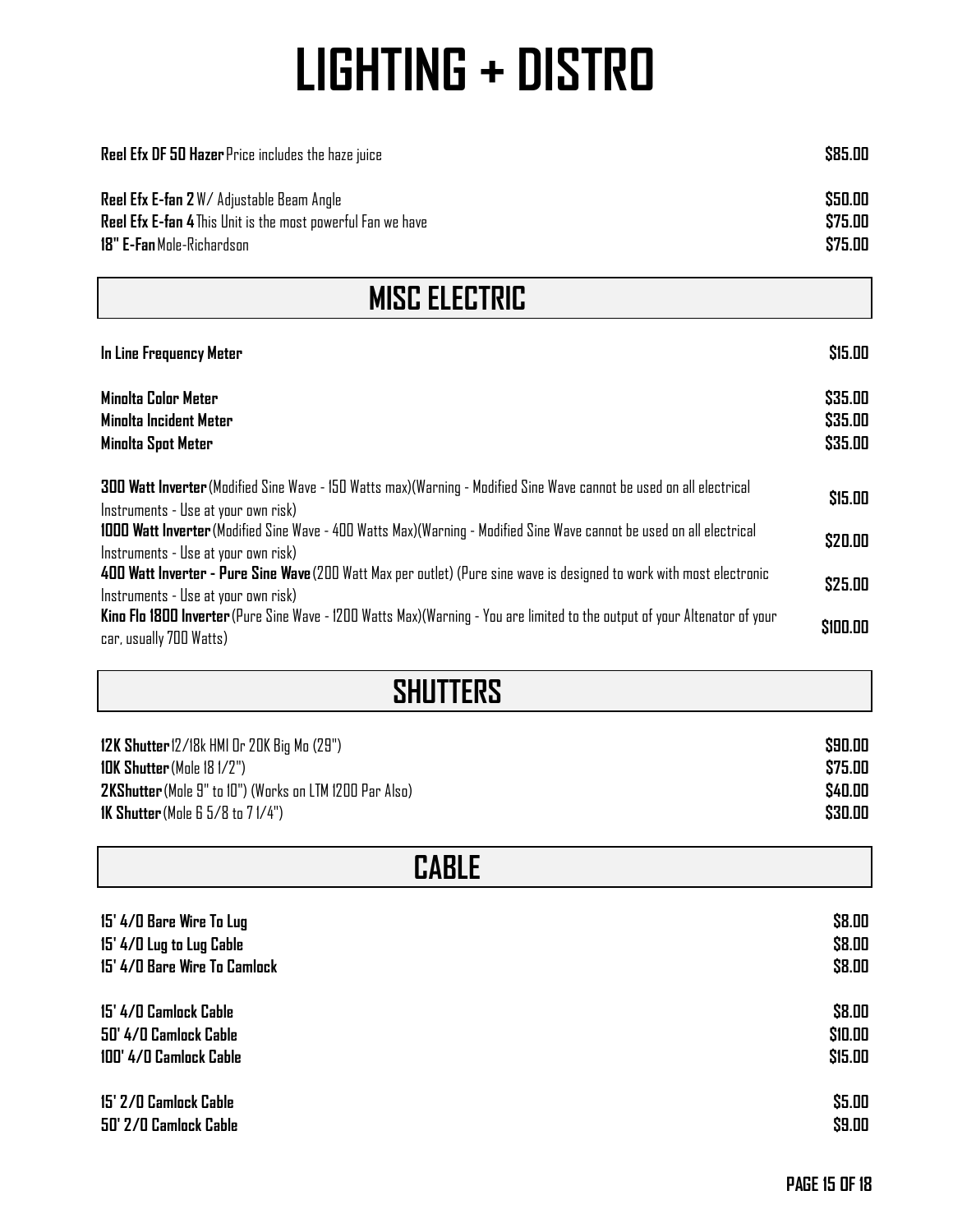| 100' 2/0 Camlock Cable                                                      | \$12.00                 |
|-----------------------------------------------------------------------------|-------------------------|
| 25' #2/4 Bare Wire to Camlock Banded Cable<br>25' #2/4 Camlock Banded Cable | \$12.00<br>\$12.00      |
| 50' #2/4 Camlock Banded Cable                                               | <b>\$12.00</b>          |
| 25' #2/5 Bare Wire to Camlock Banded Cable                                  | \$15.00                 |
| 25' #2/5 Camlock Banded Cable<br>50' #2/5 Camlock Banded Cable              | \$15.00<br>\$15.00      |
| 25' IOO Amp Bates Extension                                                 | <b>\$6.00</b>           |
| 50' 100 Amp Bates Extension                                                 | \$8.00                  |
| 25' 60 Amp Bates Extension<br>50' 60 Amp Bates Extension                    | <b>\$6.00</b><br>\$8.00 |
| 25' 100 Amp 220 Volt Bates Extension                                        | \$6.00                  |
| 50' 100 Amp 220 Volt Bates Extension                                        | \$8.00                  |
| 10' 20Amp Bates Extension                                                   | \$2.00                  |
| 25' 20Amp Bates Extension<br>50' 20Amp Bates Extension                      | \$3.00<br>\$4.00        |
| 100' 20Amp Bates Extension                                                  | <b>\$6.00</b>           |
| <b>25Ft Socopex</b>                                                         | \$10.00                 |
| <b>50Ft Socopex</b><br><b>100Ft Socopex</b>                                 | \$15.00<br>\$18.00      |
|                                                                             |                         |
| Socopex Break-In Edison<br>Socopex Break-Out Edison                         | \$10.00<br>\$10.00      |
| Socopex Break-In 20 Amp Bates                                               | \$10.00                 |
| Socopex Break-Out 20 Amp Bates                                              | \$10.00                 |
| <b>25' Edison Stingers (Extension Cords)</b>                                | \$1.00                  |
| <b>50' Edison Stingers (Extension Cords)</b>                                | \$2.00                  |

**Cable Crossovers \$6.00**

| <b>DISTRIBUTION</b>                                |                  |
|----------------------------------------------------|------------------|
| Lug to Female Camlock<br>Lug to Male Camlock       | \$3.00<br>\$3.00 |
| Trico to Camlock (Tie In Clamps - Set of 4 Needed) | \$5.00           |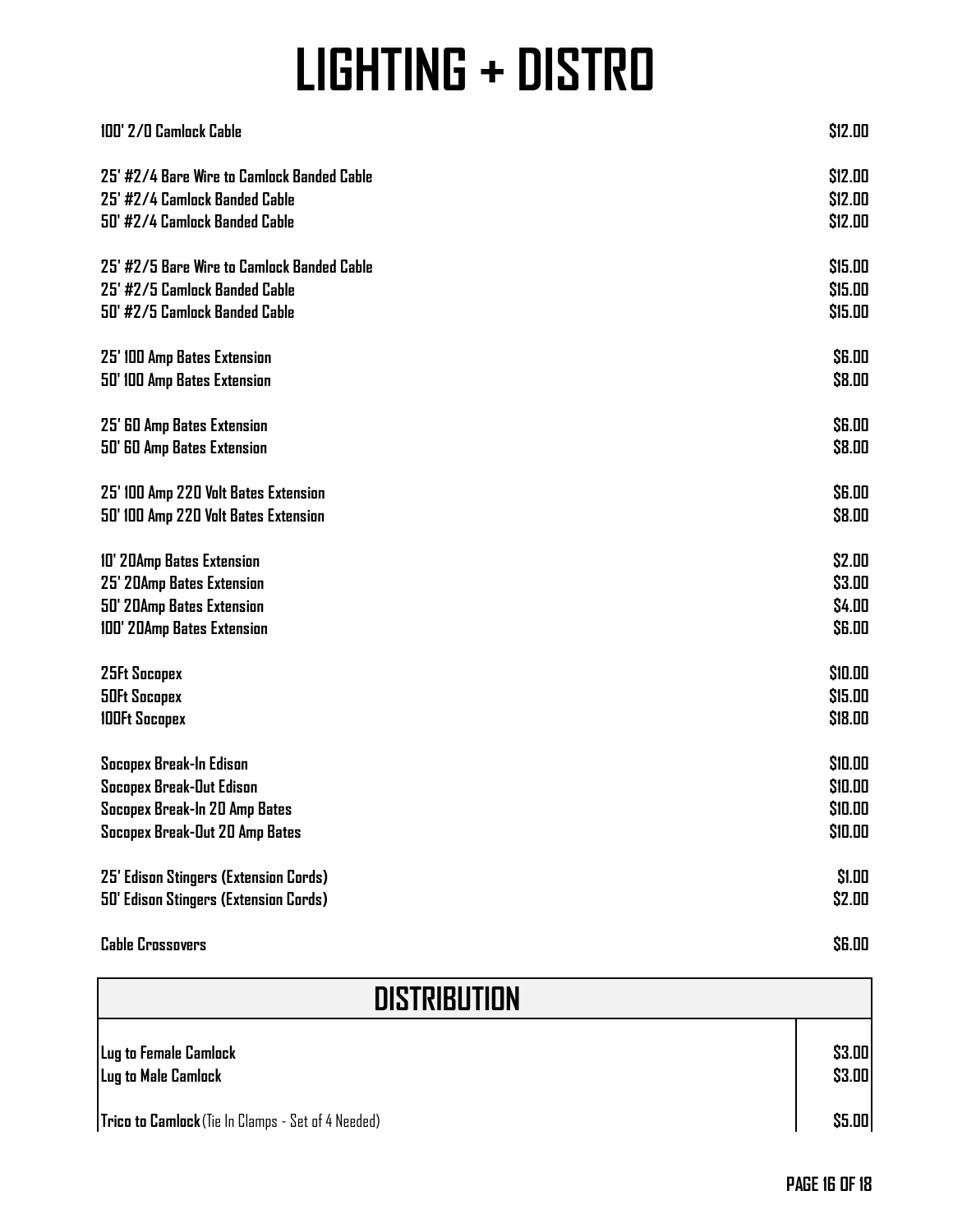| <b>Male to Male Camlock</b>                                | \$3.00         |
|------------------------------------------------------------|----------------|
| <b>Female to Female Camlock</b>                            | \$3.00         |
|                                                            |                |
| <b>Camlock Threefers</b> (Regular and Reverse Ground)      | \$3.00         |
| <b>Camlock Soft Threefers</b> (Regular and Reverse Ground) | \$5.00         |
| <b>Camlock T'S</b> (Twofers) (Regular and Reverse Ground)  | \$3.00         |
|                                                            |                |
| <b>Camlock to Pin Adaptor</b>                              | \$3.00         |
| Pin to Camlock Adaptor                                     | \$3.00         |
|                                                            |                |
| 200 AMP Breaker Box W/ Cam (Bull Switch - Single Phase)    | \$40.00        |
| 300 AMP Breaker Box W/ Cam (Bull Switch - Three Phase)     | \$60.00        |
|                                                            |                |
| 400 Amp Camlock Thru Distro Box (Single Phase)             | \$40.00        |
|                                                            |                |
| 300 Amp Camlock Distro Box (Three Phase) (Not a Thru box)  | \$50.00        |
| <b>600 Amp Camlock Thru Distro Box</b> (Three Phase)       | <b>\$60.00</b> |
| 1200 Amp Camlock Thru Distro Box (Three Phase)             | \$80.00        |
|                                                            |                |
| 2X6 2400 Cam Spider Box (Three Phase)                      | \$80.00        |
|                                                            |                |
| <b>Camlock to 110 Volt Bates (Single Snake Bite)</b>       | \$10.00        |
| <b>Camlock to Dual 110 Volt Bates (Double Snake Bite)</b>  | \$15.00        |
| Camlock to 220 Volt Bates (220V Single Snake Bite)         | \$10.00        |
|                                                            |                |
| 100 Amp Edison Lunch Pail (5 20 Amp Duplexes)              | \$10.00        |
| <b>60 Amp Edison Snack Box</b> (3 20 Amp Duplexes)         | \$8.00         |
| 100 Bates to 5 Hole Gang Box (5 20 Amp Breakers)           | \$8.00         |
| <b>60 Bates to 6 Hole Gang Box</b> (3 20 Amp Breakers)     | <b>\$6.00</b>  |
|                                                            |                |
| 5 Bar Lug Spider Box                                       | \$10.00        |
| 5 Bar Lug Super Spider Box                                 | \$15.00        |
|                                                            |                |
| <b>CABLE ADAPTORS</b>                                      |                |
|                                                            |                |
| 100 to (2) 60 Amp Bates Splitter                           | \$8.00         |
| 100 to (2) 100 Amp Bates Splitter                          | \$8.00         |
| 60 to (2) 60 Amp Bates Splitter                            | <b>\$6.00</b>  |
| 100/60 Bates Splitter Stage Box - Mole-Richardson          | \$10.00        |
|                                                            |                |
| Male Edison to 20Amp Female Bates                          | \$2.00         |
| Male 20Amp Bates to Female Edison                          | \$2.00         |
|                                                            |                |